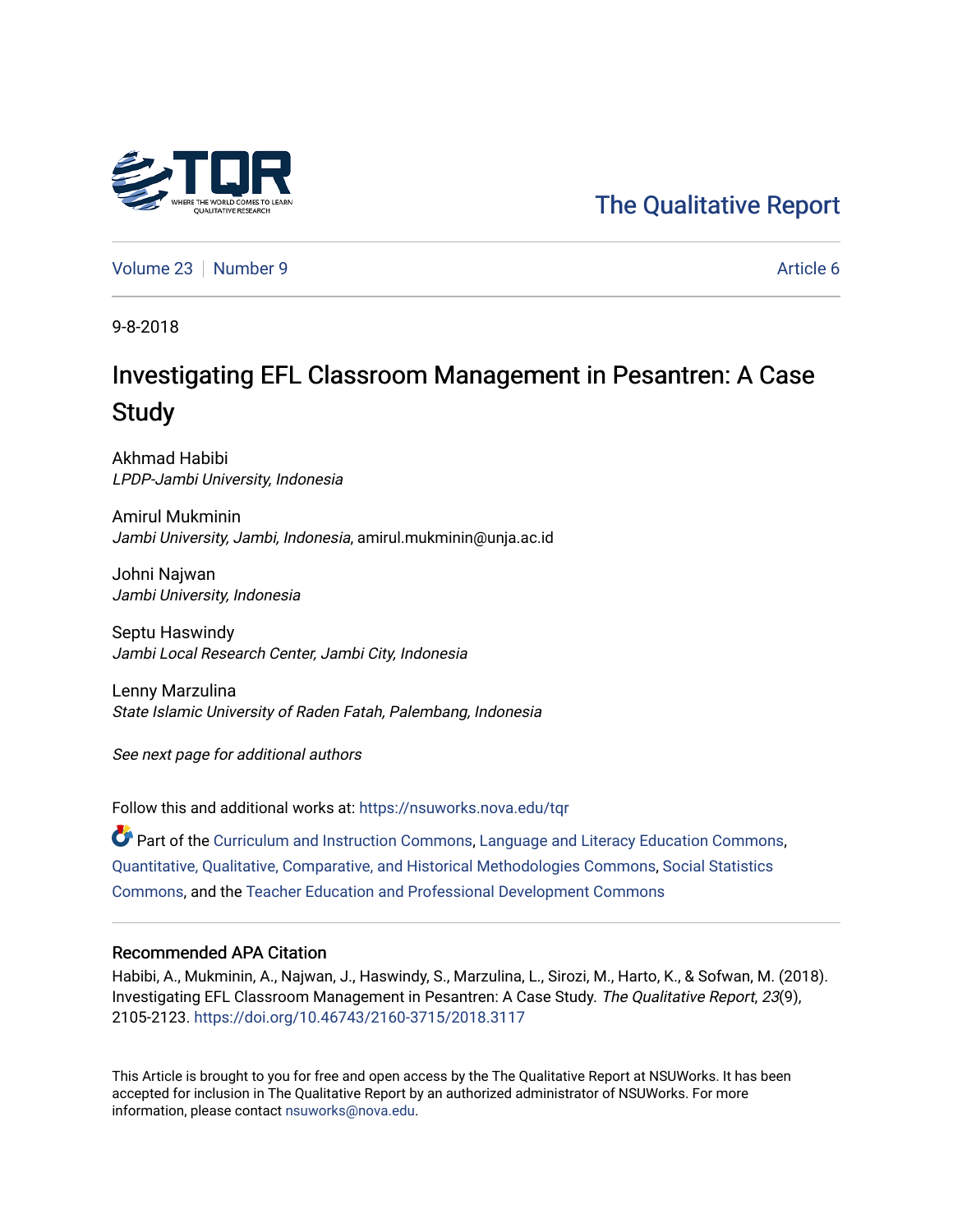

## Investigating EFL Classroom Management in Pesantren: A Case Study

## **Abstract**

Classroom management (CM) is one of the most important issues in education and this research was aimed at understanding the classroom management problems and the coping strategies of Indonesian Islamic Boarding schools' [hereinafter-termed pesantren] with the uniqueness of their system from the perspectives of the English teachers. Specifically, the purpose of this qualitative case study was to explore English as a foreign language (EFL) classroom management (CM) problems and the coping strategies of Indonesian Islamic boarding schools' teachers. The data were collected through semistructured interviews, focus group discussions (FGD), and observation with eight English teachers working in the three pesantren. We organized our analysis and discussion around their perspectives and the contexts in which the classroom management problems and the coping strategies they encountered emerged. Seven major themes emerged, which were (1) challenged by students' participation and motivation, (2) managing students' behaviors: between punishment and encouragement, (3) dealing with three languages in the classroom, (4) teachers' performance as a source of challenges in CM, (5) teachers' discipline: rule breaking due to lower salary, (6) non major English teachers, but forced to teach English, (7) struggling with time management, and (8) struggling to manage large classes.

## Keywords

Case Study, Classroom Management, Indonesian Islamic Boarding Schools, Pesantren

## Creative Commons License



This work is licensed under a [Creative Commons Attribution-Noncommercial-Share Alike 4.0 International](https://creativecommons.org/licenses/by-nc-sa/4.0/)  [License](https://creativecommons.org/licenses/by-nc-sa/4.0/).

## Acknowledgements

We are heartily indebted to the all participants in this study who have given their time for the interviews and shared their feelings and experiences with us. We also want to thank principals of the three pesantren who supported us to conduct the research for the betterment of Islamic education in Indonesia. Additionally, we would like to say many thanks to the editors, reviewers, and The Qualitative Report for giving us a chance to publish our research article.

## Authors

Akhmad Habibi, Amirul Mukminin, Johni Najwan, Septu Haswindy, Lenny Marzulina, Muhammad Sirozi, Kasinyo Harto, and Muhammad Sofwan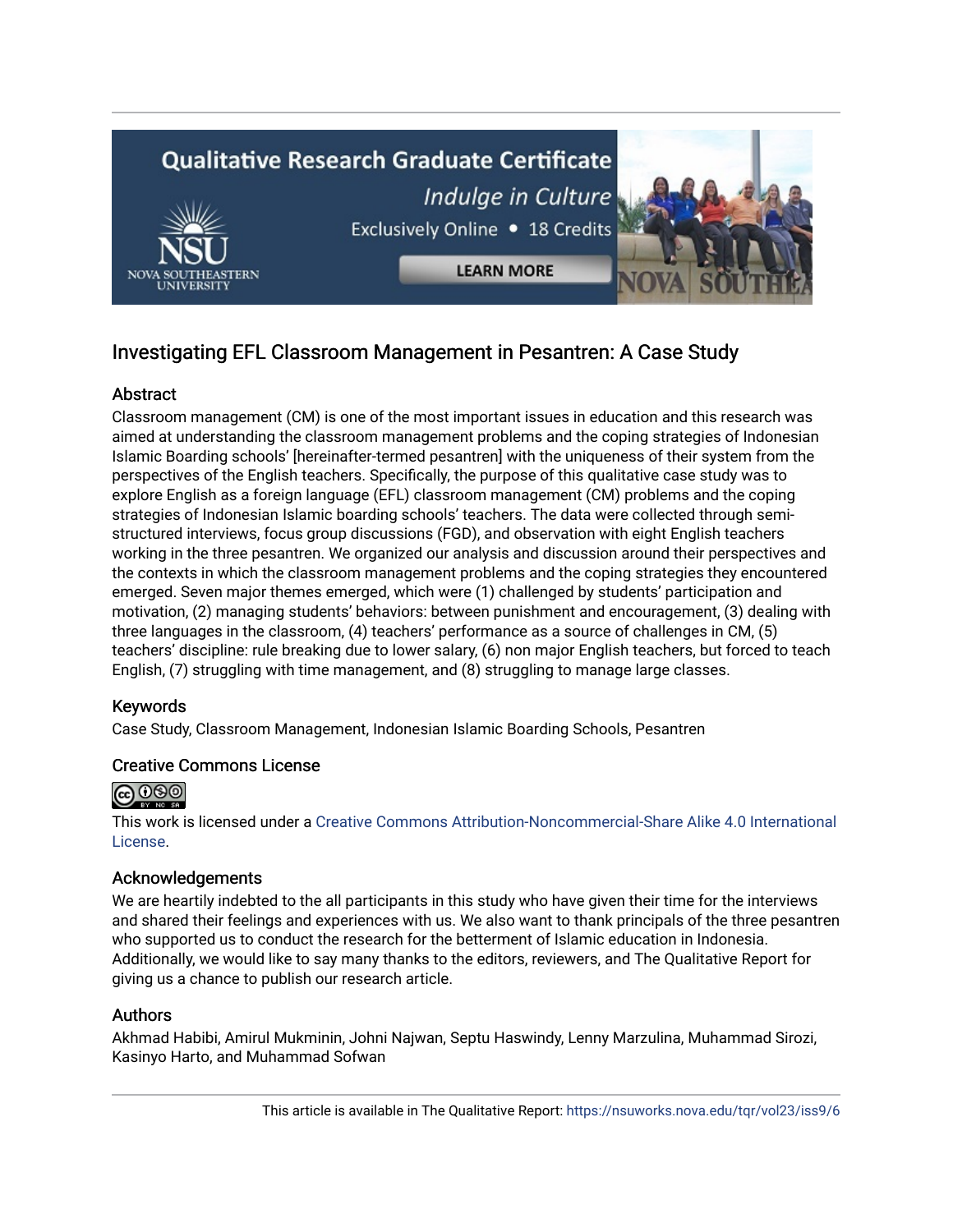

## **Investigating EFL Classroom Management in Pesantren: A Case Study**

Akhmad Habibi LPDP - Jambi University, Indonesia

Amirul Mukminin, Johni Najwan, and Muhammad Sofwan Jambi University, Indonesia

Septu Haswindy Jambi Local Research and Development Unit, Jambi, Indonesia

Lenny Marzulina, Muhammad Sirozi, and Kasinyo Harto State Islamic University of Raden Fatah, Palembang, South Sumatra, Indonesia

*Classroom management (CM) is one of the most important issues in education and this research was aimed at understanding the classroom management problems and the coping strategies of Indonesian Islamic Boarding schools' [hereinafter-termed pesantren] with the uniqueness of their system from the perspectives of the English teachers. Specifically, the purpose of this qualitative case study was to explore English as a foreign language (EFL) classroom management (CM) problems and the coping strategies of Indonesian Islamic boarding schools' teachers. The data were collected through semi-structured interviews, focus group discussions (FGD), and observation with eight English teachers working in the three pesantren. We organized our analysis and discussion around their perspectives and the contexts in which the classroom management problems and the coping strategies they encountered emerged. Seven major themes emerged, which were (1) challenged by students' participation and motivation, (2) managing students' behaviors: between punishment and encouragement, (3) dealing with three languages in the classroom, (4) teachers' performance as a source of challenges in CM, (5) teachers' discipline: rule breaking due to lower salary, (6) non major English teachers, but forced to teach English, (7) struggling with time management, and (8) struggling to manage large classes. Keywords: Case Study, Classroom Management, Indonesian Islamic Boarding Schools, Pesantren*

## **Introduction**

A pesantren in Indonesia has been significantly contributing to education across the country since pre-Indonesian Independence time. Pesantren are Islamic based schools joining two curricula in its teaching and learning process—namely the Indonesian national curriculum, which is conducted in the morning classes, and the Islamic religious curriculum, which takes place in the evening classes (Sofwan & Habibi, 2016). As the oldest Indonesian education schools, pesantren have historically implemented English as a foreign language (EFL) as one of the compulsory subjects in its national curriculum (Daulay, 2009; Kamil, Mukminin, & Kasim, 2014; Sofwan & Habibi, 2016). The currently distinctive Indonesian *pesantren* comprises of a "pondok" (a boarding school) (Dhofier, 1982) and a madrasah (a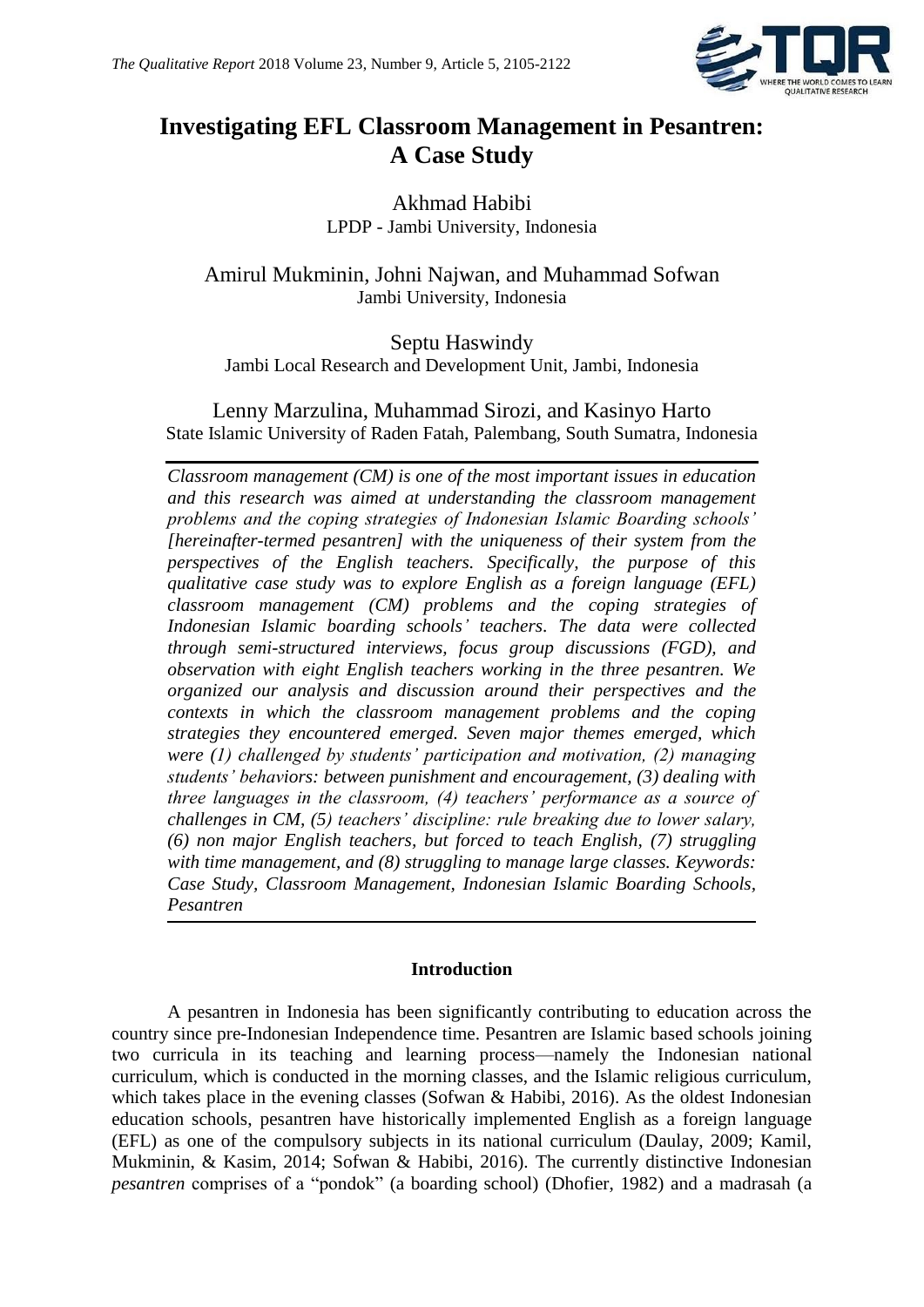day school) (Zuhdi, 2006). A pesantren is similar to a community with a complex, mosque, and boarding facility in that santris (students) and ustazd (teachers) eat, sleep, learn, and generally interact throughout the day (Buang, 2007; Nilan, 2007; Srimulyani, 2007). Dissimilarly to pesantren, the Madrasah—an Islamic day school—teaches children and youth both general/secular subjects and religious subjects. Moreover, madrasahs do not need students to spend their whole day at school, which lets them to meet with their family and society (Nilan, 2007; Srimulyani, 2007). Most students in pesantren live in boarding rooms where they spend 24 hours a day socializing with their counterparts, and this reality brings various situation and phenomena both academically and socially (Daulay, 2009).

We were interested in exploring the classroom management coping mechanisms of English teachers working in pesantren, partly because as schools they are unique and partly because there has been limited research conducted on them. We decided to do this study as an effort to provide information for educational policy makers at national and local levels to help them frame any kinds of supporting programs or training for English teachers at pesantren in Jambi, Indonesia.

Classroom management (CM) is an important issue in education for school teachers, university lecturers, school leaders, system administrators, and the public as users of schools. Students' characteristics, teacher efficacy, environmental situations, and the standards of achievement of students are influential factors in CM (Baker, Lang, & Lawson, 2002; Fowler & Şaraplı, 2010; Kaya & Dönmez, 2009). In the context of Indonesia, classroom management is defined as a set of techniques and skills that allow a teacher to control students effectively in order to create a positive learning environment for all students (Ministry of National Education, [MoNE], 2003). The importance of classroom management particularly in teaching English as a second or foreign language, has become the focus of several previous enquiries (e.g., Aydın & Bahçe, 2001; İnceçay & Dollar, 2012; Kerdikoshvili, 2012; Merç & Subaşı, 2015; Qinglan, Junyan, & Shongshan, 2010; Sasidher, Vanaja, & Parimalavenu, 2012; Tahir & Qadir, 2012; Tuncay, 2010).

For example, Kayıkçı (2009), who studied the impacts of teachers' CM skills on the disciplined behavior of students, found that a good teacher-student relationship and communication, recognition of student characteristics and needs, setting up definite class rules, the motivation of students and arrangement of classroom environment could decrease students' problems in CM. Additionally, Merç and Subaşı (2015) who investigated twelve EFL student teachers found that student teachers' CM problems mainly resulted from the students in the classroom, student teachers themselves, teaching point and materials, and the collaborating teachers. Also, Sasidher, Vanaja, and Parimalavenu (2012) listed four major factors impeding CM - namely, time management, socio-cultural differences, lack of student motivation, and large size classroom. The findings of these three studies in the contexts of EFL classroom have indicated that classroom management is one of the important issues influencing teacher and student performance in education.

Although there is substantial literature on the issues of CM, it is somewhat surprising and regrettable that, to our knowledge, not much research effort has focused on EFL classroom management problems and coping strategies in pesantren, Indonesia. This study attempted to fill a gap in the pesantren literature by studying EFL CM problems and coping strategies at a micro level. As the oldest school system in Indonesia, pesantren hold a very important role (Sofwan & Habibi, 2016). There are more than 25,000 pesantren with more or less 3.7 million students scattered in 33 Indonesian provinces. With EFL included as a compulsory course in the curriculum, it is important to analyze how it is implemented including the classroom management part. The purpose of this qualitative case study was to explore the EFL CM problems and the coping strategies of Indonesian Islamic boarding school teachers. The following main questions guided our research: What are the sources of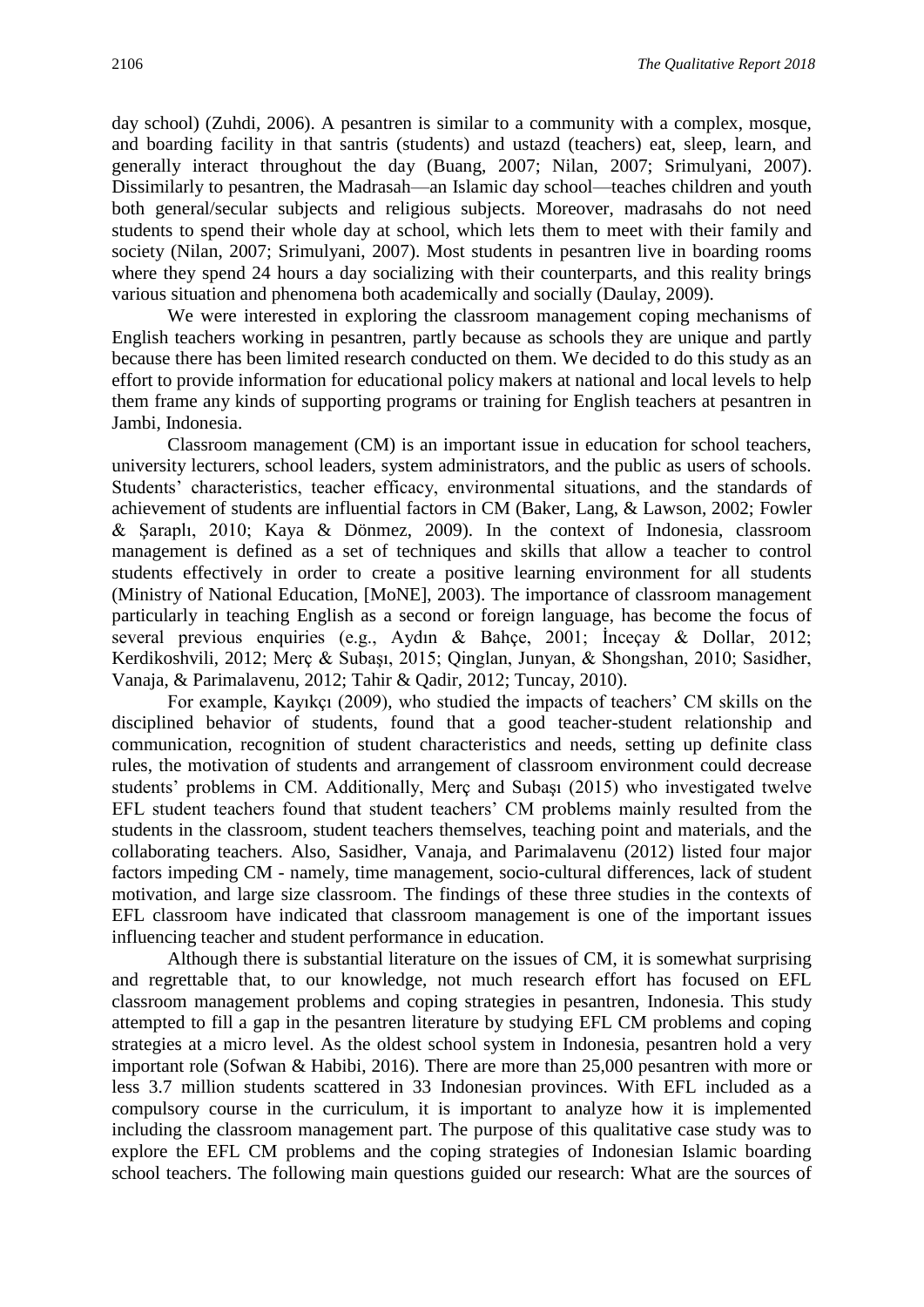the classroom management problems faced by pesantren English teachers? And how do they deal with those classroom management problems?

#### **Literature Review**

The phrase *classroom management*, which is also called "classroom control" and *classroom discipline*, is the most well-known concept referring to what we name as the management of the classroom while teaching is taking place. Basically, classroom management is delineated as the way to encompass the decisions teachers make concerning the use of space and time in the classrooms in which teachers stand and whom they look at. Additionally, it is the way teachers submit queries and check the understanding during the processes of teaching and learning. Consequently, the goal of effective classroom management is to provide a positive climate that enhances learning (Qinglan, Junyan, & Shongshan, 2010; Tuncay, 2010).

The beneficial outcome of a well-managed physical environment enables the comfort of the learning and teaching process, fostering class participation. Contrarily, an unprepared and unmanaged classroom environment has negative effects on students' learning and participation in activities, which increases CM problems (Kayıkçı, 2009; Sasidher, Vanaja, & Parimalavenu, 2012). CM problems appear due to the failure in managing the resources of the classrooms in some factors (Matus, 1999; Sasidher, Vanaja, & Parimalavenu, 2012). Furthermore, Matus (1999) stated that CM problems derive from someone's personal factors, such as family problems, home factors, feelings of inadequacy, and financial factors. Similarly, Sasidher, Vanaja, and Parimalavenu (2012) found four major factors impeding classroom management—namely, time management, socio-cultural differences, lack of student motivation, and a large size classroom. In conclusion, CM problems emerge due to the failure in managing the related resources.

In terms of coping strategies with classroom management problems, Kayıkçı (2009), who studied the impacts of teachers' CM skills on the disciplined behavior of students, revealed that to decrease problems in CM, a good teacher-student relationship and communication, recognition of student characteristics and needs, an establishment of definite class rules, the motivation of students and arrangement of classroom environment were among the strategies. In addition, the importance of motivation as a solution for classroom management problems was examined by Kerdikoshvili (2012) who highlighted the ways of dealing with CM in EFL and discipline problems for Georgian context. This study noted the close links between the principles of effective CM and the principles of learning and motivation. Time management is also one of the significant factors of effective CM within an EFL context.

#### **The Researchers**

The first author for this study is a lecturer, qualitative researcher, and Indonesian international graduate student who is pursuing a doctoral degree in education in one university in Malaysia funded by the Endowment Fund for Education (LPDP). The second author holds a PhD in Educational Leadership and Policy Studies from a United States public university. He had experience and training in qualitative research by taking various courses at a graduate level, including qualitative research methods, qualitative data analysis, and research methods in education. The third author is a researcher in one public university in Jambi, Indonesia. The fourth author is a junior teaching staff member in one public university in Jambi, Indonesia. The fifth author is a researcher in the Jambi local research and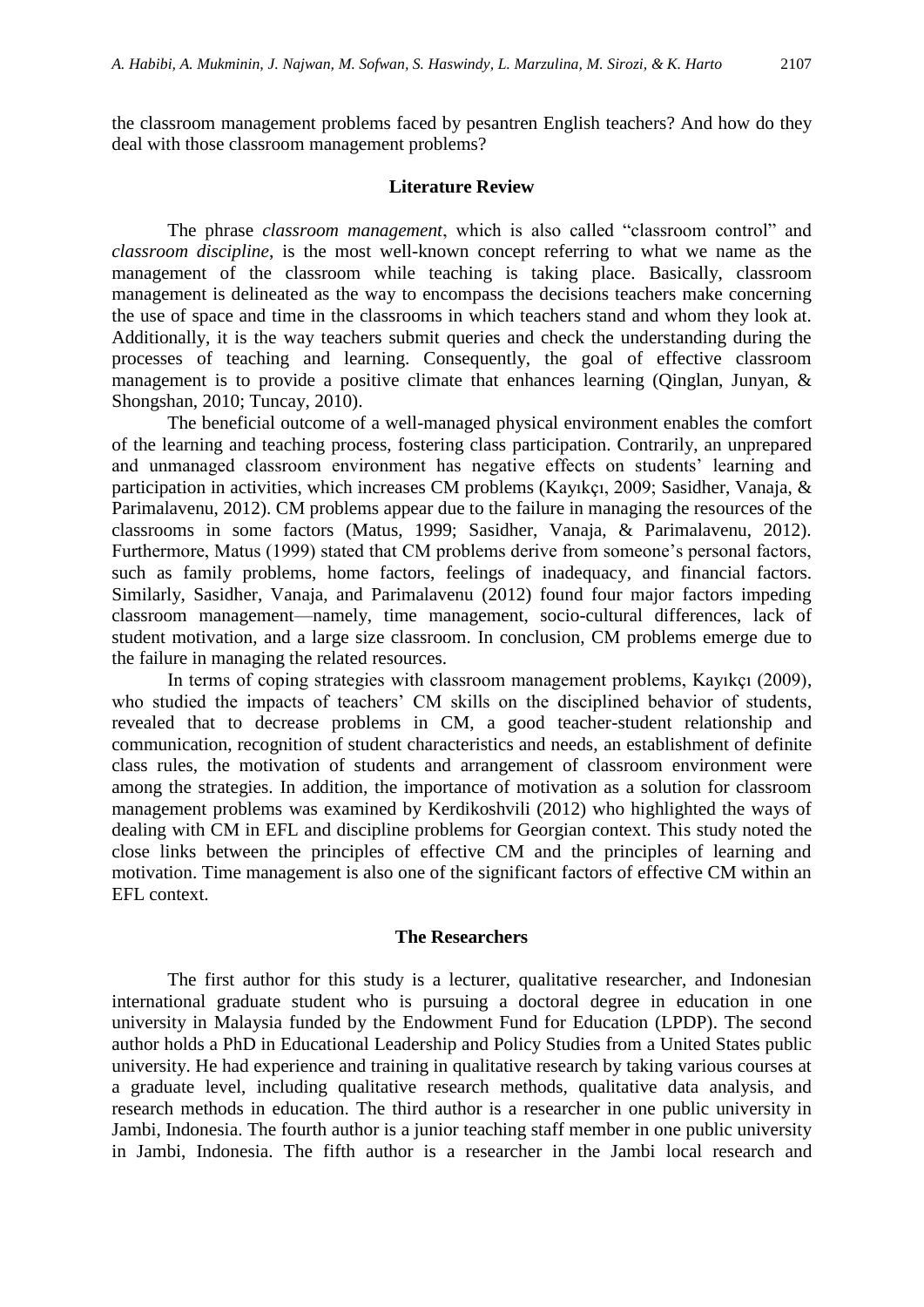development unit, Indonesia. The sixth, seventh, and eighth authors are researchers in a state Islamic university in South Sumatra, Indonesia.

During the authors' careers, they have interacted with a variety of teachers including Islamic boarding school teachers. We were interested in exploring the classroom management problems and coping mechanisms of Islamic boarding school teachers because we discovered that these issues remained unexplored. Thus, through this study, we wanted to better understand the experiences of Islamic boarding school teachers and contribute to the literature. Also, through this study, we wanted to provide information for educational policy makers at national and local levels to help them frame any kinds of supporting programs or training for Islamic boarding schools' teachers.

#### **Methodology of the Research**

For this study, a qualitative design in the case study tradition was used to document the undocumented EFL classroom management problems and the coping strategies of Indonesian Islamic boarding school teachers. To achieve the purpose of the study, two main questions guided our research: What are the sources of the classroom management problems faced by pesantren English teachers? And how do they deal with those classroom management problems?

For the design of the study, we were influenced by the work of the three methodologists in the area of case study research, Stake (1995), Merriam (1998), and Yin (2014). They describe a case study as a bounded system, in which the investigators set out boundaries and build clear accounts about the emphasis and extent of the investigation. Stake (1995) defined a case study as a holistic (special consideration to mutual relations between the phenomenon and its contexts), empirical (based on observation), interpretive (researchers' intuition), empathic (emic perspective to mirror on how individuals think), and integrated design. Yin (2014) defined a case study as "an empirical inquiry that investigates a contemporary phenomenon (the case) in depth and within its real-world context" (p. 16) while Merriam (1998) defined a case study as "an intensive, holistic description and analysis of a bounded phenomenon such as a program, an institution, a person, a process, or a social unit" (p. xiii). She (1998) further argued that an exploratory case study was suitable when the focus of the investigation has not been examined exhaustively as is the case with EFL CM problems and the coping strategies of Indonesian Islamic boarding school teachers. Merriam (1998) also suggested that through studying an understudied issue, scholars obtain chances for exploring relevant aspects and for providing a descriptive basis for future and larger studies. In our study, the case study design was chosen as our approach to document the undocumented EFL CM problems and the coping strategies of Indonesian Islamic boarding schools' teachers in Jambi, Indonesia. Following up what Merriam (1998) said that a case study was suitable if the focus of study had not studied. We deemed that the case study tradition was chosen as the focus of this study had not been studied, particularly, EFL classroom management problems and the coping strategies at three Islamic boarding schools in Jambi, Indonesia. The selection of a qualitative case study tradition in our study was because the findings of this study might not be generalized to the other Islamic boarding schools in Indonesia.

#### **Research Site, Sampling, Procedures, and Participants**

Getting access is very essential in collecting qualitative data. This study was undertaken at three Islamic boarding schools in Jambi, Indonesia, which is located on the island of Sumatra. Moslem students from both Jambi and some surrounding provinces attend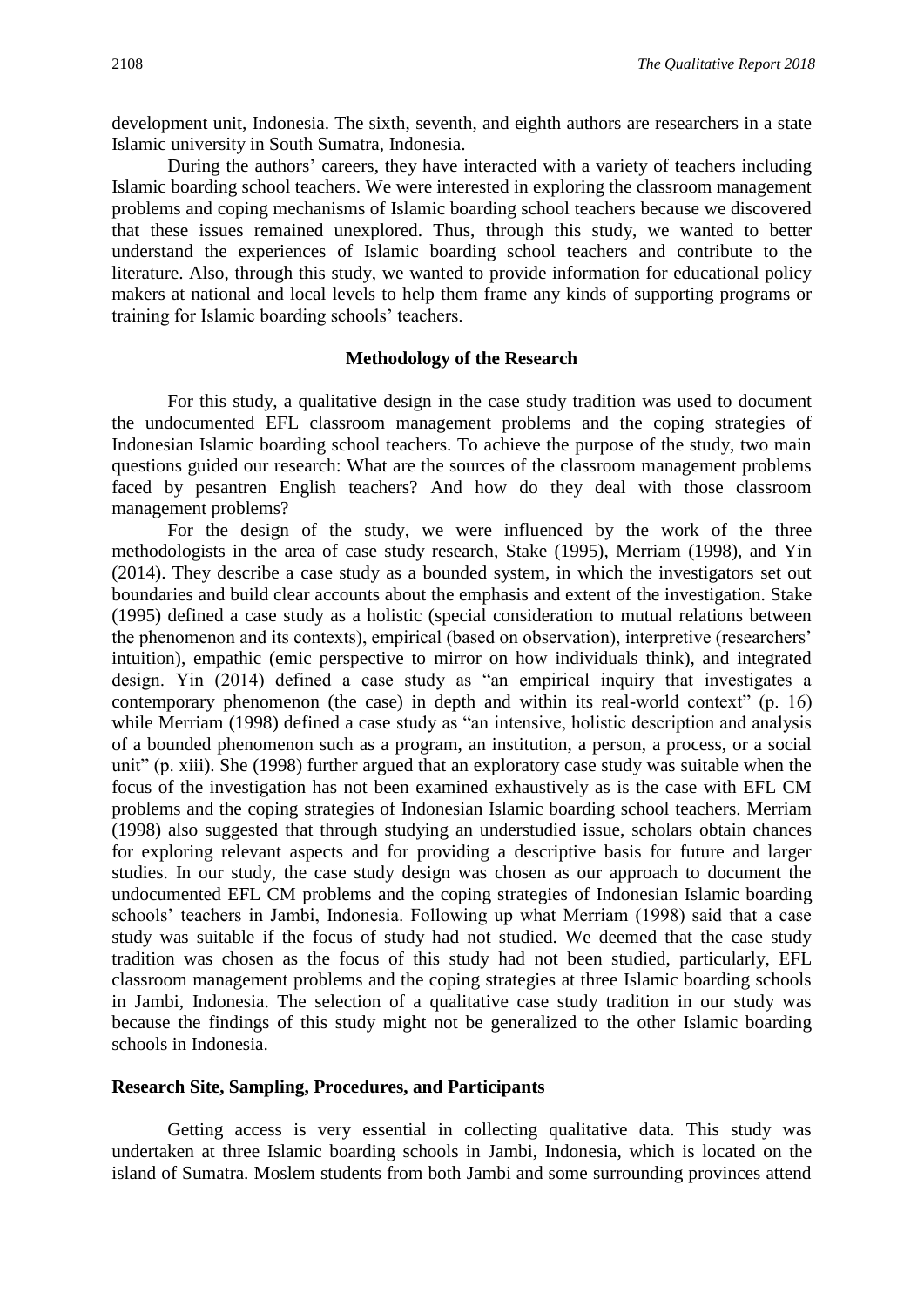the pesantren, where English is a compulsory subject taught. The three pesantren were not funded by the government either local or national ones. They were self-funding pesantren. To operate their educational processes, they obtained financial support from parents who sent their children to the three pesantren. In this study, we used a purposeful sampling with a convenience case strategy. Creswell (2007) wrote, "convenience cases [are those] which represent sites or individuals from which researchers can access and easily collect data" (p. 126).

We used this strategy in selecting the research sites and participants because we had access to do research and collect data at the sites. Through the adoption of a qualitative case study approach for our study, the findings of this study should not be generalized to the other pesantren or participants. Participants of this study were previously and officially invited by letter. Eight of twelve invited English teachers across three pesantren (A, B, and C) voluntarily consented to participate. All of them are Indonesians. When we conducted this study, each participant had more than 5 years' experience in teaching English. The demographic questionnaire was distributed to get general data of their age, experience, and educational qualifications.

Submission to the Institutional Review Board (IRB) was not made as it is not common in Indonesia. However, in order to protect the rights of human participants, we provided them with an informed consent form. Participants' decision to take part in this study was entirely voluntary. We explained to our participants that they had a right to not answer our questions and to stop from being a participant anytime they wanted to stop. All of participants agreed that their statements would be included in the final report as before we interviewed them, we explained the purpose of our study and the consequences of their statements as our data. We told our participants that we would always asked them before we used their data. One thing that our participants wanted us to do was not to mention their real names in the final report or publication. We masked the names of participants and research sites through the use of pseudonyms.

Eight of twelve invited English teachers across three pesantren (A, B, and C) voluntarily agreed to participate in the study. All of them are Indonesians. When we conducted this study, each participant had more than 7 years' experience in teaching English. Two of our participants did not major in English teaching. However, they had participated in English training provided by the local department of education or by the local department of religious affairs. Based on their stories, they taught English because their pesantren were not funded by the government and were not able to pay English teachers while they had more classes and students. Such a situation had motivated them to teach English in their own pesantren. We masked the names of people, places, and the research site through the use of pseudonyms for the participants, places, and sites. For the names of our participants, we used T1, T2, T3, T4, T5, T6, T7, and T8.

#### **Data Collection and Analysis**

We used semi-structured interviews, focus group discussions (FGD), and observations as techniques of data collection. In addition, both the interviews and FGDs were conducted in Indonesian to provide more understanding of ideas and arguments. We interviewed each participant using Mi3S (a smartphone) in three different places, pesantren A, B, and C from April - August 2016. Each interview lasted 30-32 minutes. In August 2016, we asked and officially invited them to participate in a focus group discussion held in pesantren A, B, and C for almost two hours and the data were also recorded with the same smartphone. Fewer pesantren participated in the A and B focus group discussion. We did the FGDs in order to confirm and support the data from individual's interviews and observations. Guided by the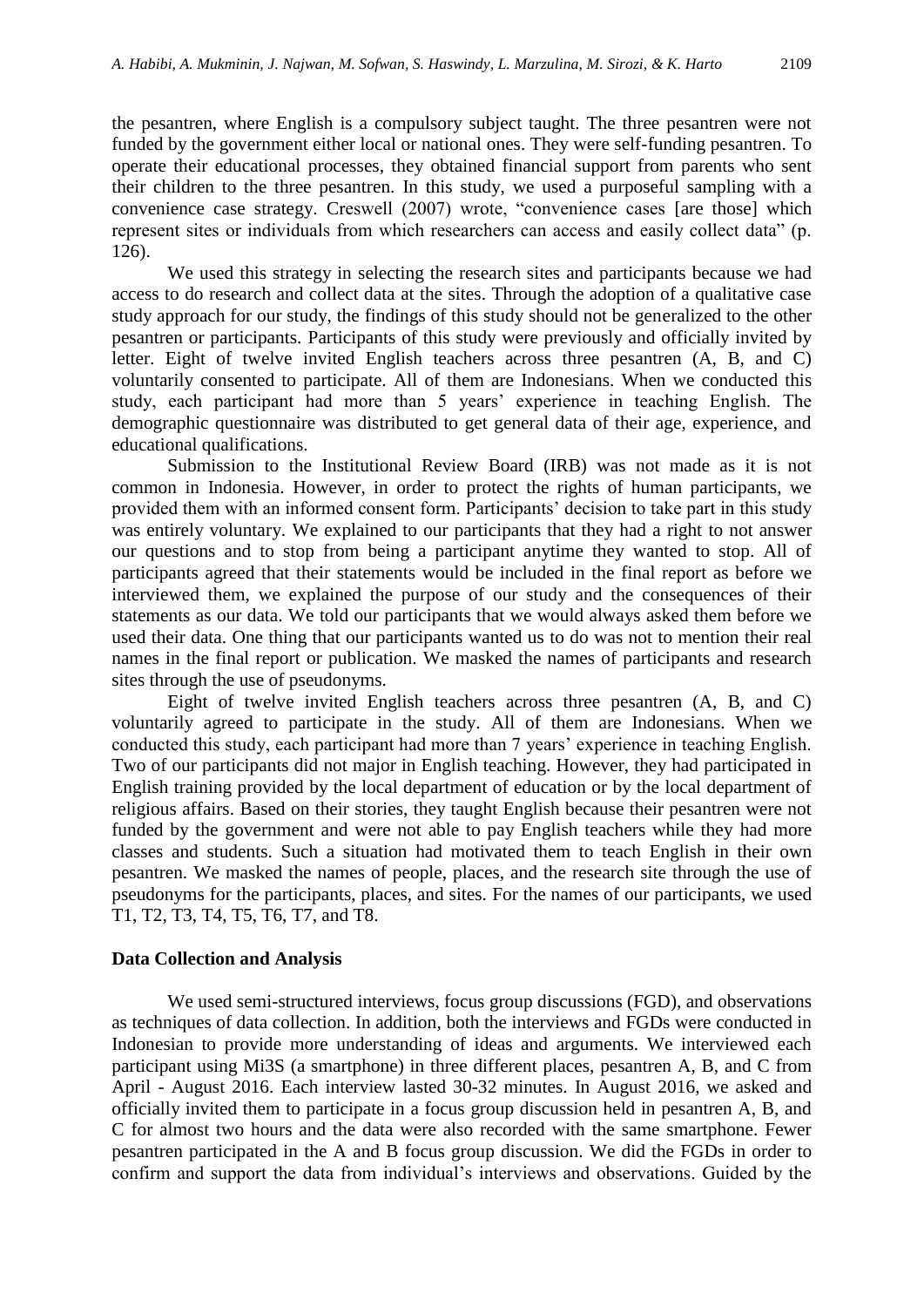interview protocol that we designed based on the reviews of prior research including learning expectations, learning objectives, learning sources, learning opportunities, teaching methods, learning environment, discipline, student Engagement, assessment, language proficiency during the interview and FGDs, we asked the participants about what kinds of sources of CM problems during the teaching and learning processes. They were also asked to respond to the questions related to major sources of CM problems. They were also asked to comment on how they dealt with such sources of CM problems and why they used such strategies to deal with different kinds of CM problems. Next, the observation activities were carried out by one of us in the three English classes for a period of 5 months at each pesantren in order to obtain field evidence data. Additionally, note-taking during these observations served to support the data from both the interview and the FGD. In dealing with the trustworthiness of the research, the researchers applied triangulation, member checking, and reflexivity (Lincoln & Guba 1985, p. 300 as cited in Mukminin, 2012). The researchers did triangulation in the research by analyzing the data from three perspectives of data collection techniques interview, FGD, and observation. To verify the accuracy of the results and interpretations, member checking (Creswell, 2012; Mukminin, Ali, & Fadloan, 2015; Mukminin & McMahon, 2013; Mukminin, Kamil, Muazza, & Haryanto, 2017; Mukminin, Rohayati, Putra, Habibi, & Aina, 2017) was used. We gave back the transcribed interview data, findings, and final report to each teacher. This was chosen to ensure that each teacher was in agreement with the data which we obtained and used from them and all teachers or participants allowed us to use the data in our research. As presented in the following table.

| <b>Table 1:</b> Thangulation and vertication includes |                                               |
|-------------------------------------------------------|-----------------------------------------------|
| <b>Triangulation and verification methods</b>         | <b>Sources or strategies</b>                  |
| Member checks                                         | Teachers                                      |
| Focus group discussion                                | Teachers in three research sites              |
| <b>Observations</b>                                   | Field notes from classrooms in three research |
|                                                       | sites                                         |

**Table 1.** Triangulation and verification methods

Analyzing data in a qualitative study always challenges researchers as the data are messy and time-consuming while no fixed agreement is for the analysis of qualitative data. In the words of Chenail (2012, p. 266), "One of the biggest challenges in conducting qualitative data analysis is deciding on what piece of the data constitutes a meaningful unit to analyze." In this study, to synthesize data from semi-structured interviews, focus group discussions (FGD), and observations, first we listened to the audiotape of interviews and focus group discussions (FGD). At the same time, we read and analyzed the data from observations. Second, we transcribed each interview and focus group discussion and we read all the transcripts and the data from observations. After we read all the data line-by-line or word-byword for obtaining the sense of the data and in order to "have potential as qualitatively meaningful undivided units to analyze… to focus on units shorter and longer than an arbitrary line of text" (Chenail, 2012, p. 266), we used "a word processing tool such as Microsoft Word's Insert Comment reviewing option" (Chenail, 2012, p. 266). Through using Word's Insert Comment reviewing option (particularly using the left justified lines of texts), it could help us focus on the units of transcripts (interviews and focus group discussions and observation data) to develop codes and even themes/categories related to English as a foreign language (EFL) classroom management problems and the coping strategies of Indonesian Islamic boarding schools (pesantren) teachers. For example, the theme "Dealing with three languages in the classroom: Indonesian, English, and Arabic languages" was obtained after we analyzed (through Word's Insert Comment reviewing option) the statements from participants (e.g., T7),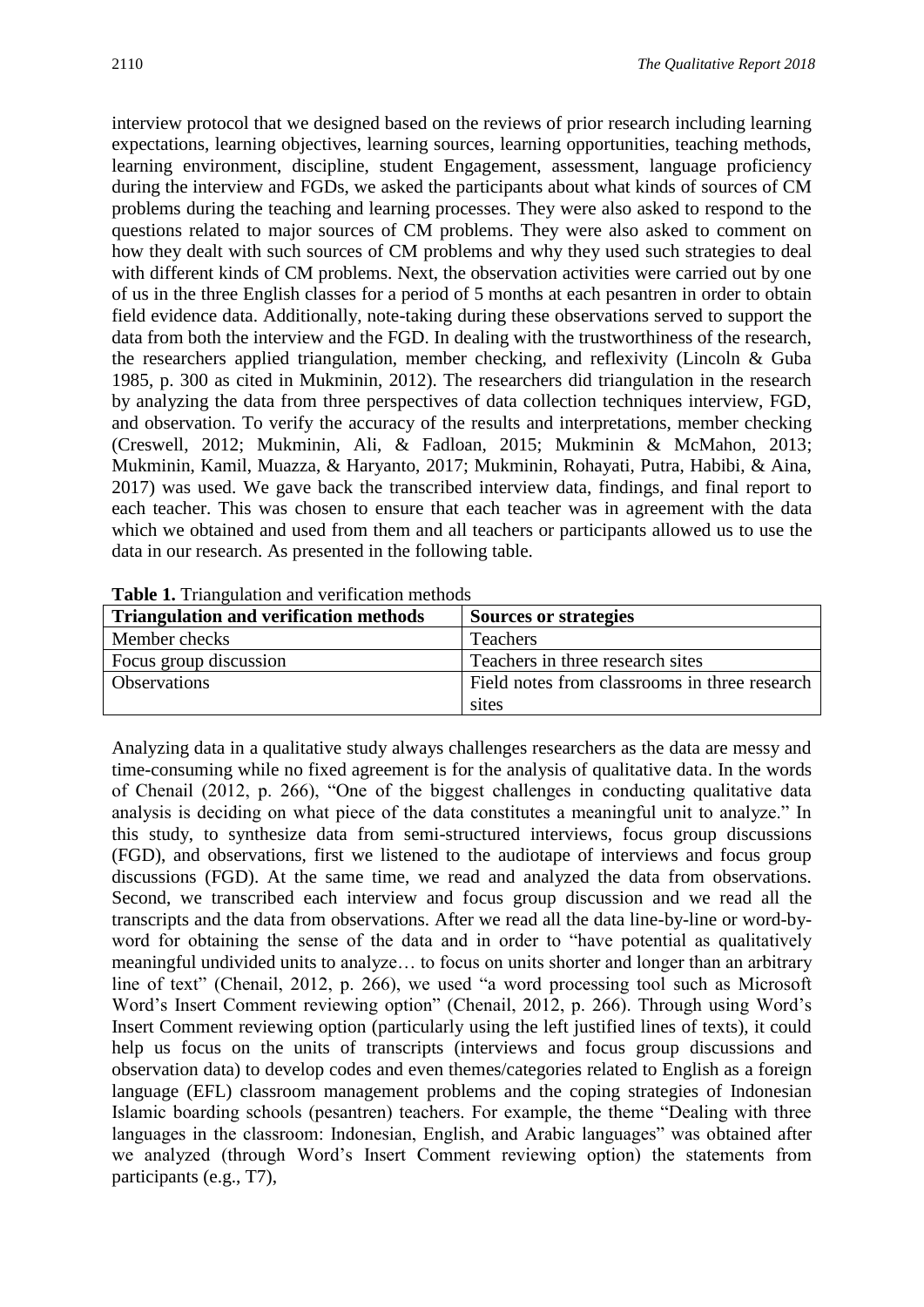The students tend to using Bahasa Indonesia [Indonesian language] and Arabic rather than English because Bahasa Indonesia [Indonesian language] is their mother tongue and they frequently use Arabic because it is taught almost for 10 hours a week. I always help them to use English in their daily conversation in English classes (T7).

Last, the process of analyzing units of transcripts with word's insert comment tool was helpful when comparing data among participants and was useful to provide a quick digital reference relating to detailed themes or categories within each participant regarding English as a foreign language (EFL) classroom management problems and the coping strategies of Indonesian Islamic boarding schools.

#### **Findings**

In light of the participants' data obtained in the interview and FGD sessions, as well as in classroom observations, the problems and coping strategies of teachers of English in the three pesantren in Jambi in association with classroom management were categorized into seven major themes including (1) challenged by students' participation and motivation, (2) managing students' behaviours: Between punishment and encouragement, (3) dealing with three languages in the classroom, (4) teachers' performance as a source of challenges in CM, (4) Teachers' discipline: rule breaking due to lower salary, (5) non major English teachers, but forced to teach English, (6) struggling with time management, and (7) struggling to manage large classes.

### **Challenged by Students' Participation and Motivation**

Based on the interviews and FGDs data, our participants reported that they were challenged by students' participation and motivation as the major problems in teaching English in the classroom. Lack of students' participation and motivation forced teachers to manage their involvement in the teaching and learning processes. For example, T1 and T5 reported,

I believe that the first problem that I should mention is the students' lack of motivation and participation in speaking and the other skills, reading, and writing. It seems to me that the students are afraid of doing something with English (T1).

I agree that the students' participation is the common problem appeared in CM (T5 in FGD).

In the observation sessions, students in pesantren, *santri* (male student) or *santriwati* (female student) must attend English classes for 4 hours a week. The researcher who did the observation sat on the backside of the classes to make them comfortable with the situation. In the class participation, the students were encouraged and sometimes forced to do activities in the session because they seemed to be afraid and anxious when their teachers told them to speak up or write in front of the class. It is similar to the results of the interview where the participants revealed the same stories.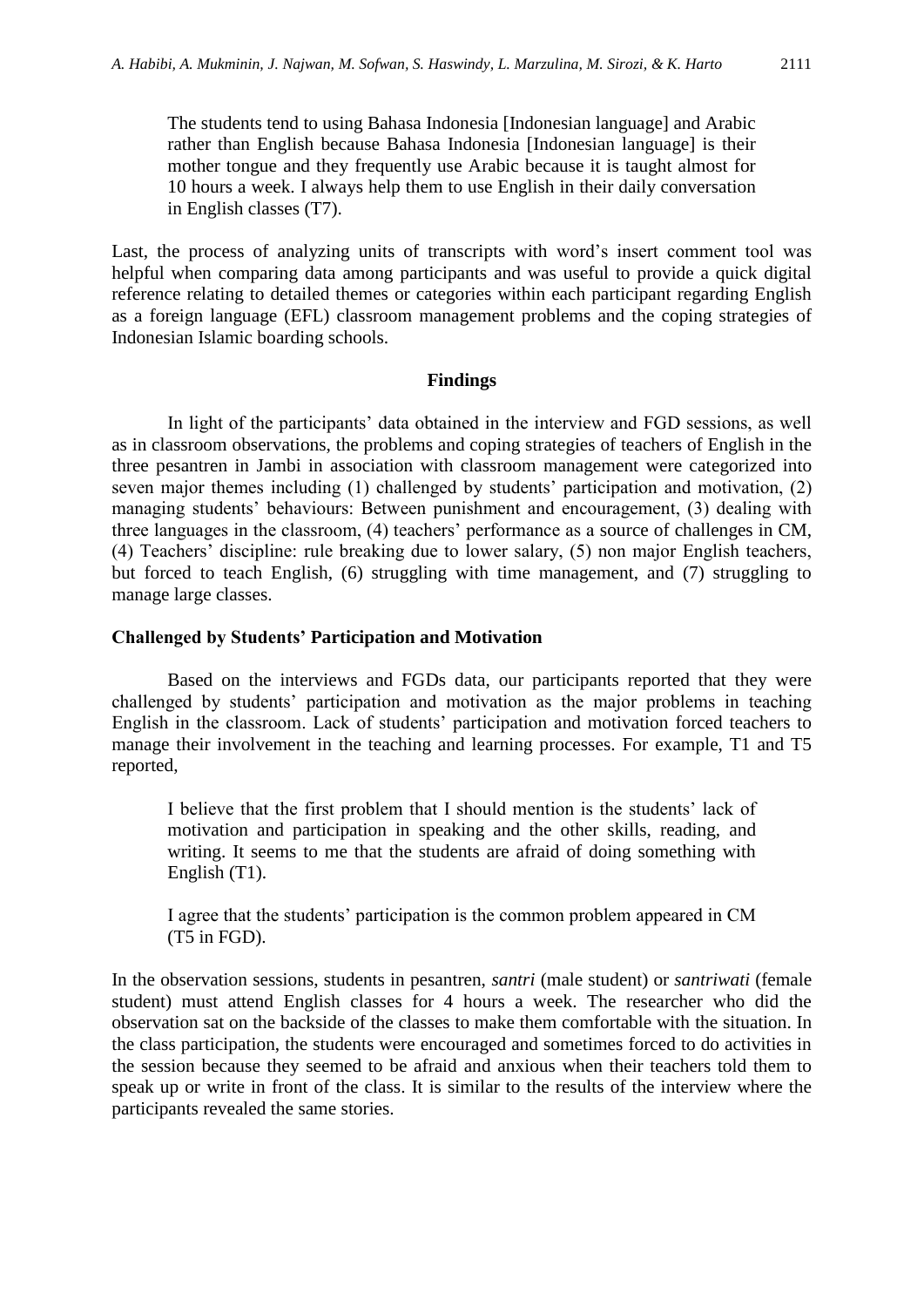#### **Managing Students' Behaviours: Between Punishment and Encouragement**

The second theme is related to students who were misbehaving. When the researchers did the observation, there were some students who came late, talked without their teachers' permission, had a joke, and even had a fight with other students. Such a situation forced researchers to help the teacher to separate students who were fighting. These misbehaving students also became a source of problems in the classroom management. Also, in pesantren fighting with other students is one of the major rules-breaking. As a result, those who fought with other students were given a tough punishment. For example, their heads were shaved by the school teachers. In the interview and FGD sessions, this kind of information was revealed by the participants. For example,

I am sometimes mad with some naughty students. You know what, they are friends inside and outside the classroom since the students live in a boarding room. They interact not only in the classroom, but also outside the classroom, but they sometimes fight each other because they had too many jokes. I gave them physical punishment sometimes but I also warned them and told them not to do the mistake anymore (T4).

The stubborn and naughty students might be a factor or main problem in pesantren. We did physical punishment as the last effort like shaving their head, asking them to stand on the football field, and hitting them with you know Rotan (a wooden small stick) (T2 in FGD).

Yep, I do agree with his [referring to one of the opinions of the other FGD members]. Misbehaving students, they came late, fought, talked all the time in the classroom, and etc. I gave them punishment (T6 in FGD).

According to the data presented above, in coping with the problems of disobedient students, participants in this study tended to use some coping strategies such as warning verbally, using eye contact, giving advice, and physical punishment. However, in this study, participants tended to avoid physical punishment their students as the last choice. If they used physical punishment, they preferred to use such as shaving their head or asking them to stand on the football field.

## **Dealing with Three Languages in the Classroom: Indonesian, English, and Arabic Languages**

In the three pesantren (A, B, and C), there is a written rule regarding to the use of foreign languages (Arabic and English) that should be obeyed by the students who live it the school. In irregular weeks, students were asked to use English and Arabic languages only. However, practically students did not follow the rule in their English classes and they continued to speak Indonesian (their mother tongue) to communicate to each other. In the moment of observation, this problem was found and noted as one of the significant problems in classroom management in EFL teaching in pesantren.

The issue of the first language use in EFL classroom was voiced by participants during the interview and FGD sessions. For example, T8 who had been teaching for more than 8 years at the time of interview reported that the use of Indonesian language was another major problem in teaching and learning English. He tried several ways to encourage his students to use their English during the lesson, he reflected,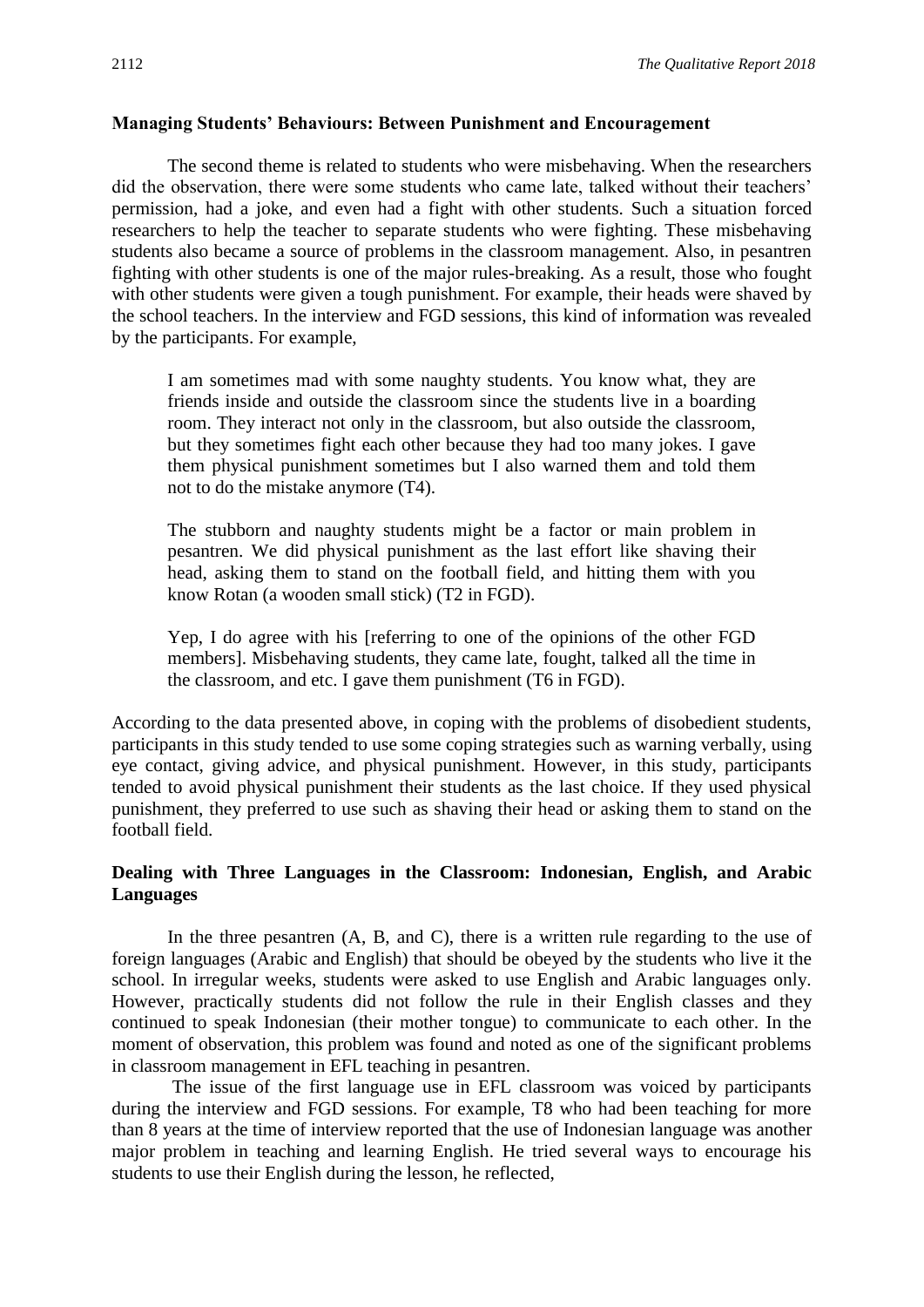Using Bahasa Indonesia [Indonesian language] is also the problem in our classroom, students are assigned [managed] to speak English for whole one week but you know even in English classes they still use their first language. I think I have to be creative in reducing the use of Bahasa Indonesia [Indonesian language] namely through reminding them to use English, warning them, and giving reward when they speak English for some period of time (T8).

T7 who had been an English teacher for 28 years at the time of interview added that students tended to use their first language although they were studying English. To deal with such a situation, he guided his students to use English every day, at least during the English lesson. He reported,

The students tend to using Bahasa Indonesia [Indonesian language] and Arabic rather than English because Bahasa Indonesia [Indonesian language] is their mother tongue and they frequently use Arabic because it is taught almost for 10 hours a week. I always help them to use English in their daily conversation in English classes (T7).

Another teacher who had become a teacher for about 25 years, T5, reported that managing English classes was not easy. The main challenge was the use of Indonesian language in the English lesson by his students. He used a variety of ways to encourage his students to use English in the classroom. He reflected,

The domination of Bahasa Indonesia [Indonesian language] in English classes is problems appearing in our classroom and we try manage it by reducing it through many ways such as warning, giving punishment and reward, fun activities and etc. (T5 in FGD).

All participants reported that managing students' focus on using English in English classes was challenging. They had to deal with three languages in the classroom, namely Indonesian, English, and Arabic. To deal with such a situation, participants tried to involve their students in English class activities through a variety of strategies or ways including giving rewards to their students or creating fun activities.

## **Teachers' Performance as a Source of Challenges in CM**

The next important theme as we found in the interviews, FGDs, and in the observation was teachers' performance as a source of challenges in CM.

Teachers' teaching performance include teachers' lack of preparation, difficulties in introducing new techniques and beginning the lesson, problems in organizing group works, and unclear instruction that were found in the observation as a source of the challenges in CM... In the sessions of interviews and FGDs, participants reported that teachers' performance as the source of the problems in CM. With regard to teachers' teaching performance, participants reported, for example,

We realize our weakness in teaching such as lack of new techniques and lack of fun activities to share with the students. I hope our government could invite us [pesantren teachers] to attend teaching training to improve our professionalism (T1).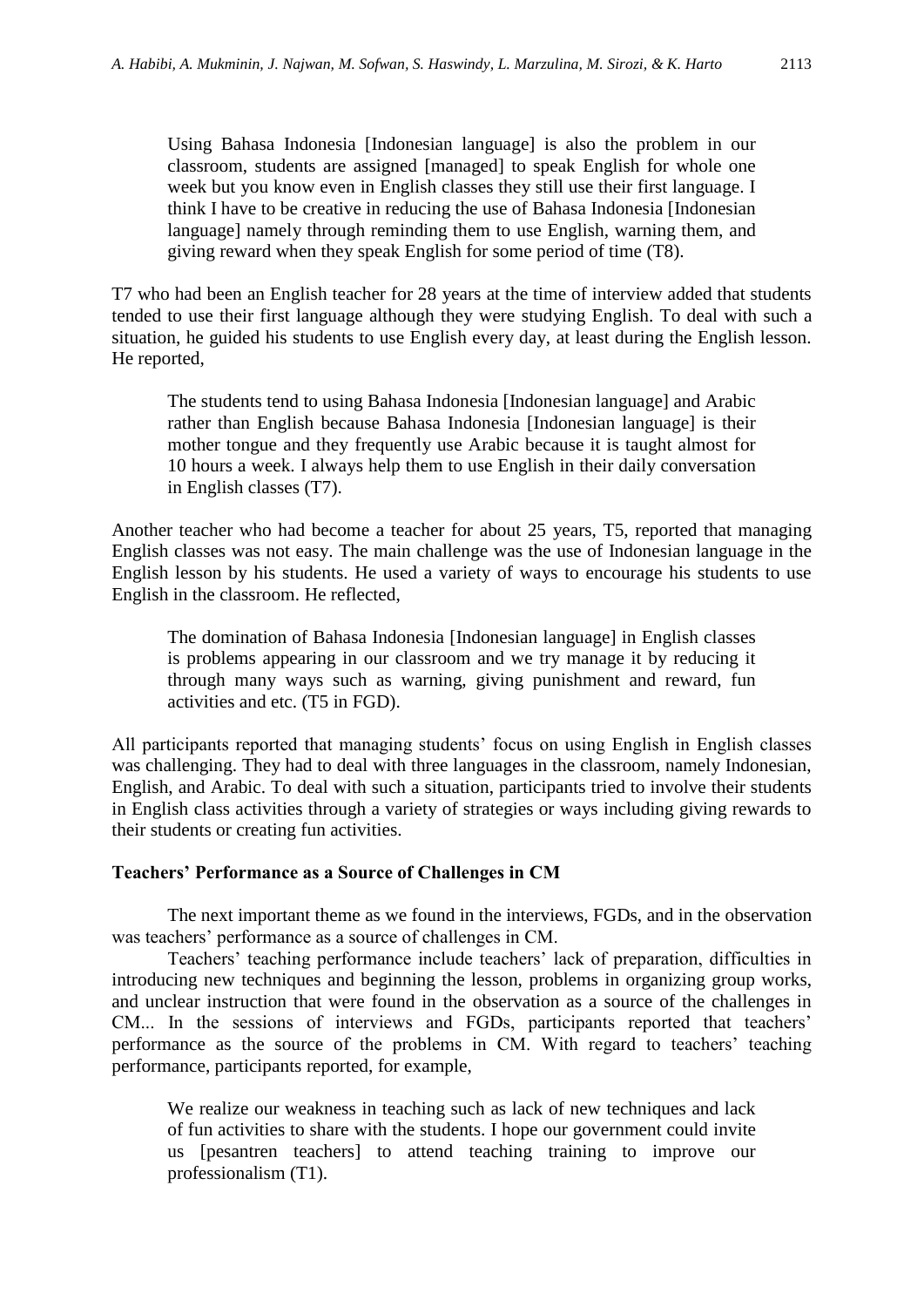The classroom management is a part of the problem that we have to face every day. We teach large classes with more than 40 students in one class. The problems are in grouping the students, delivering the instruction and etc. I always make my voice louder in that matter and always try to update my pedagogical skill and allow them to choose their own group (T3).

The data above indicated that our participants' low teaching performance was due to several factors including lack of new techniques, big class sizes, lack of supervision and evaluation from the educational stakeholders and lack of training or professional development. Participants felt that their performance indirectly and directly influenced their performance to teach and to manage the classroom. Their low performance would influence both the quality of English teaching and student achievement in English.

#### **Teachers' Discipline: Rule Breaking due to Lower Salary**

Another interesting finding in our study was related to teachers' discipline as a source of CM problems. The issue of teachers' discipline emerged among the participants. However, it is interesting as in the observation, we rarely found teachers coming late or doing undisciplined things. Conversely, in the group discussion, some of the teachers honestly revealed a mind-blowing fact about their low wages triggering the acts of rules breaking such as having another job in a different place. Their acts indirectly affected the ways they organized and managed their classroom, particularly their teaching activities. They revealed,

I am not a civil servant [a government employee] and sometimes coming late in my teaching process. I have been a teacher for 8 years and the salary is not enough for me and family. So that, I am not really professional in my teaching, I am sometimes late and sometimes absent. I know my behaviors will influence my teaching activities (T8 in FGD).

Our salary [lower salary] forces us to have backed up plans in our lives regardless our main profession as teachers such as having another work. Having another work in another place, of course, would influence our concentration on managing our teaching activities (T3 in FGD).

The participants' statements above indicated that the issue of teachers' discipline was related to their status as non-government employees. As a result, they reported that their income influenced their discipline and professionalism. They had to find another financial support for their family as reported by T8 and T34. They hope their local or national governments would pay attention to their condition.

#### **Non Major English Teachers, but Forced to Teach English**

As we discussed in the method part, two of the teachers  $(T3 \& T8)$  who taught English subject majored in educational management (T3) and education technology (T8). However, they had followed several teaching trainings and had teaching certificates. During the interview and FGD sessions, the two teachers reported that they faced some challenges (problems in teaching English skills and other related issues in English teaching) although they had been trained by the local department of education. Such challenges covertly and directly challenged them to manage their teaching activities in English lessons. For example,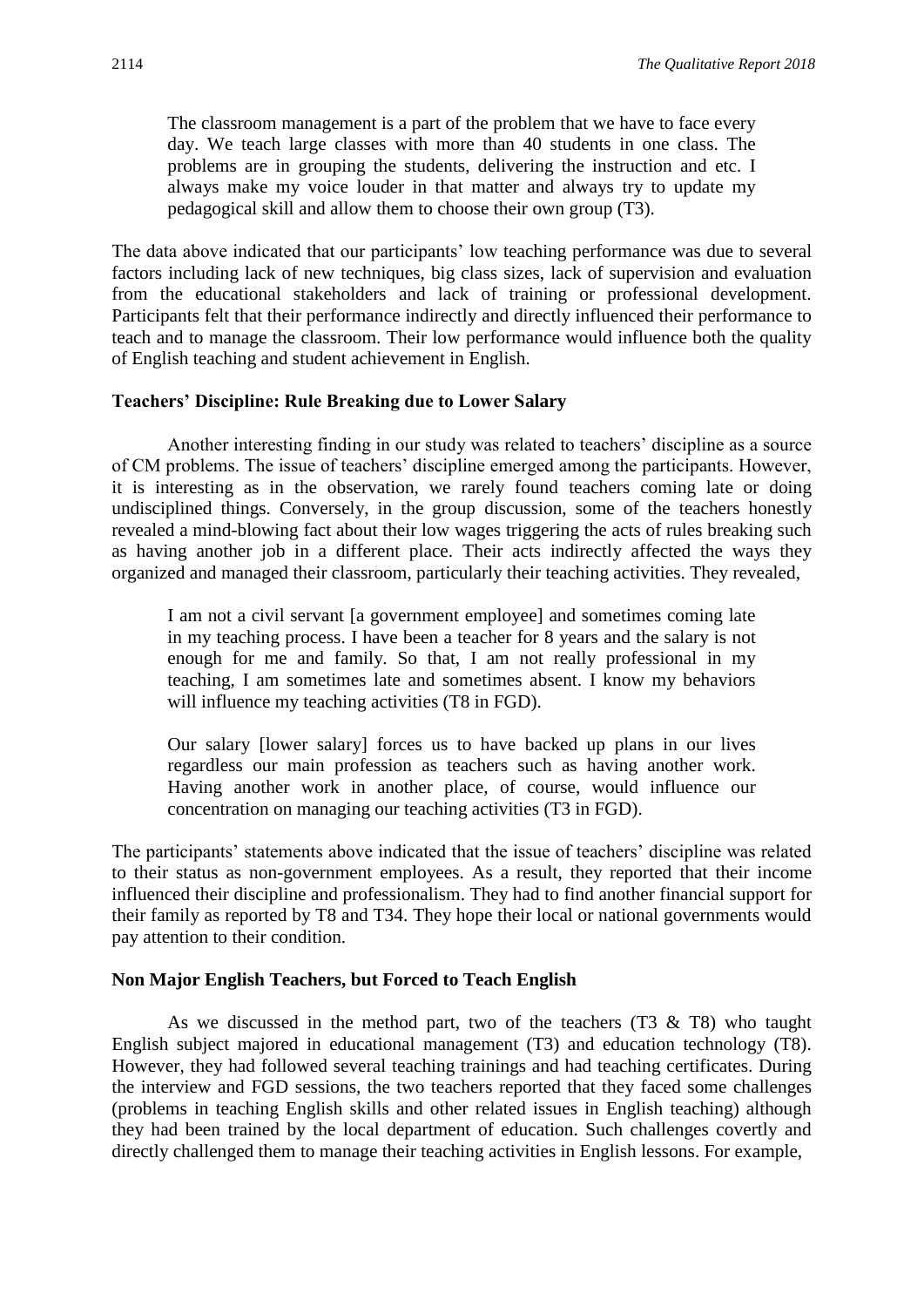I graduated from educational management and I am not good at communicating in English and I think that is my major problem in managing my classroom. However, my boss, *Mudir* [the leader] asked me to teach (T3).

Instructional technology is my major and certainly English is not my thing but I have been assigned to teach English and I have to deal with it. I keep practicing English with my friends and bring equipment like my dictionary and smartphone in my English classes (T8).

The two teachers were requested to teach English because first they had been trained to teach English and their pesantren lacked English teachers but had more students. Such a situation forced them to teach English. Although they did not major in English education and were challenged by a variety of problems in teaching, they managed to keep teaching their students in pesantren. They even managed their own strategies to keep improving their English ability including asking their colleagues or participating in training.

#### **Struggling with Time Management**

In the observation sessions, we noted that time management was one of the sources of the CM problems appearing in pesantren. Unlike Indonesian public schools which have more than four hours a week for students to learn English and cover all materials of English in one semester (Sofwan & Habibi, 2016), in pesantren, time which is available for teaching English subject in a week is four hours. It is worsened by the fact that English is a compulsory subject in pesantren and as one of the tested subjects in the national exam. Consequently, it became a holdback for teachers to finish the lesson as it was scheduled. Additionally, the data from the interview and FGD sessions indicated that participants reported that time to teach English was not enough while lessons that they had to teach were more. They had problems to manage and adjust between the lessons and time which is available. For example, T4 reported,

Time is the factor that we should pay attention. I have difficulties to manage the time in every meeting. Students are hard to understand the materials in limited time while English is tested in the national exam. I sometimes skip some unimportant activities (T4).

T4 reflected that it was not easy to manage all lessons. He even skipped some lessons related to the national exam. This situation made teachers in this study feel overloaded as T7 reported,

There are a lot of things that must be done in three years. If you ask me about the time, I don't think we have enough time to complete all task recommended by the Indonesian government and their books. I ask them to do many assignments in their rooms. I feel overloaded with teaching materials while time is limited and the number of students in the class is a lot and it is difficult to manage (T7).

The data from this study indicated that all participants struggled with their time management. Their workload was overwhelming while time to teach English was limited. Such a situation led them to ignore some teaching materials that are important for students. Limited time available to teach English made teachers difficult to manage their teaching materials and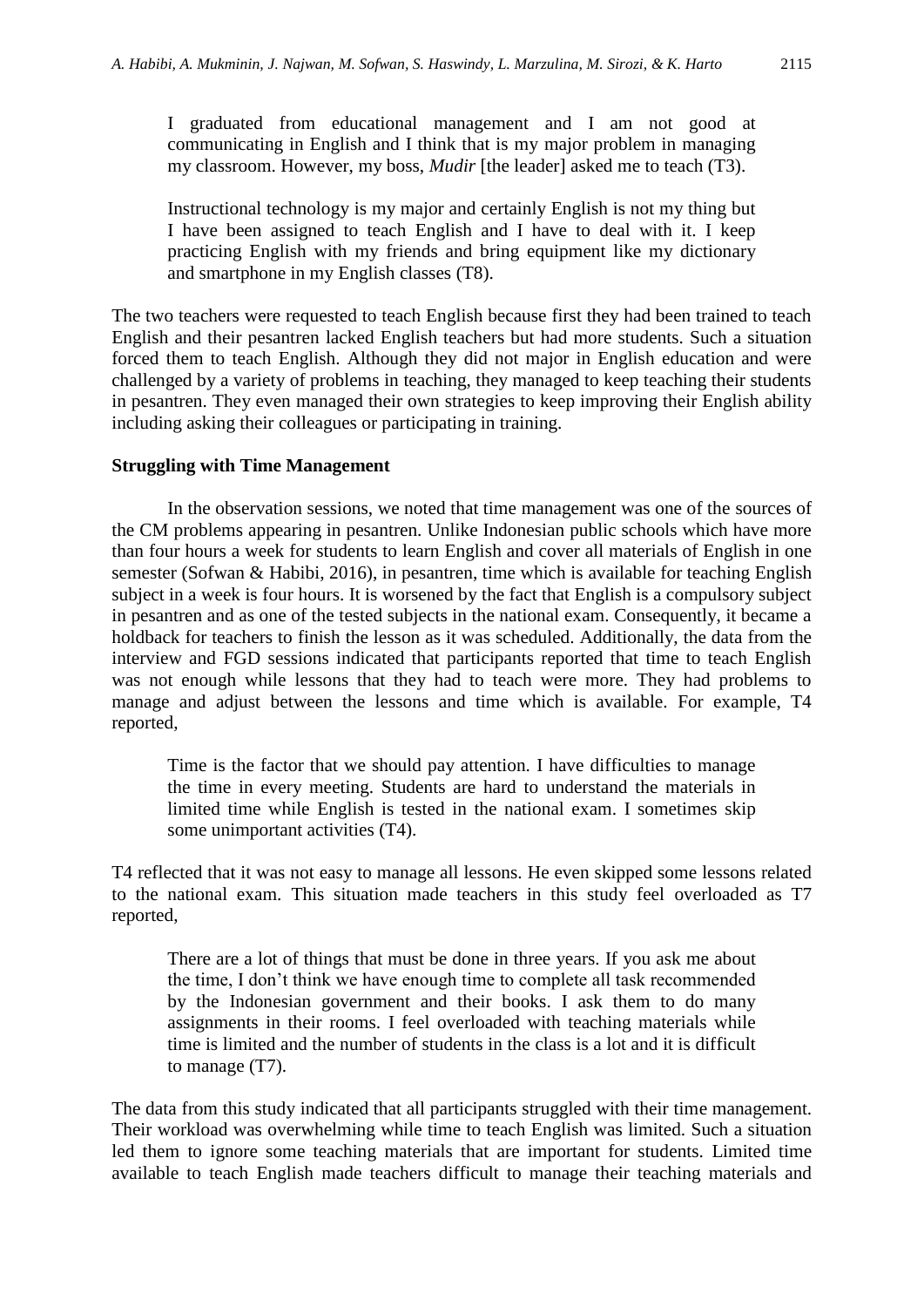measure student achievement while their students must take the national standardized exam held by the Ministry of the National Education.

#### **Struggling to Manage Large Classes**

Large classes and seating management were the issues that we found in this study. However, it is not surprising because in Indonesia either public schools or pesantren, both of them have students in one class between 35 and 40 even 45 individuals. In our study, in the observations, we found that every classroom had 40 students with long chairs and desks for two students. These kinds of chairs and desks are not easily moved because the room is not big. During the interviews and FGDs, participants also reported that large classes and seating management were one of their challenges in CM. For example, T6 reported,

Large classes are my problem in teaching activities. I struggled to manage many students in the class. Especially, in teaching English, I have 40 and 45 students in one class. You can imagine it is not easy to manage. Large classes also make me difficult to ask students to work in group (T6).

For T6, large classes made him uneasy to set up EFL classroom activities. For example, when he asked his students to work in group, he found it difficult to manage or put students into a specific group when he taught language skills such as speaking. For other participants, T3, large classes were one of the major problems in teaching English and it forced him to speak louder as he had 40 students in the class.

Large classes I do agree with the statement of large classes and seating arrangement problems. One of the coping strategies is to speak more aloud (T3).

With regard to large classes, T1 during the FGD voiced that an EFL class should be small. Large classes prevented them from achieving the target of every lesson plan. He reflected,

When we are talking about the size of all the classrooms, we do agree that the number of the students should be limited to get ideal classes and to easily place the students in groups. We try our best to increase our performance in teaching (T1 in FGD).

Based the data above, teachers in this study struggled to manage their classrooms and students in order to teach effectively in terms of achieving every competence in every lesson plan. However, although they were challenged by such situations, they tried to handle the problems by using some ways including speaking aloud, letting the students choose their own group in group activities.

#### **Discussion, Implications, and Limitations**

Classroom management which is defined "as the actions teachers take to create an environment that supports and facilitates both academic and social-emotional learning" (Evertson & Weinstein, 2006, p. 4) has been a subject matter in educational research for years. It has become a continuing topic for researchers, educational policymakers, and educational professionals as if a teacher struggles to teach in the classroom, his or her students seem to be unsuccessful in learning. Marzano, Marzano, and Pickering (2003, p. 6)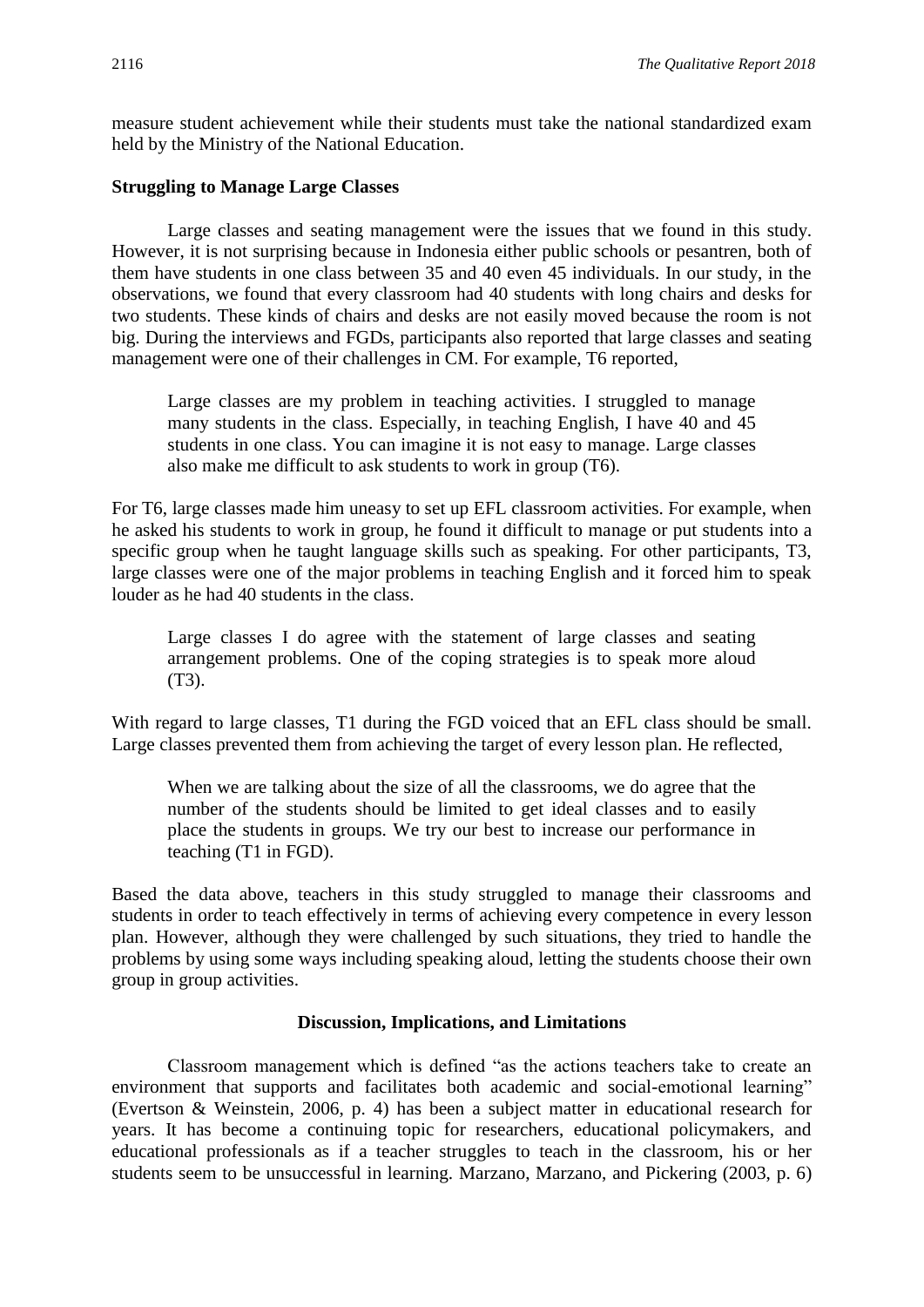argue, "Teachers play various roles in a typical classroom, but surely one of the most important is that of classroom manager. Effective teaching and learning cannot take place in a poorly managed classroom." In spite of the enduring concern of educational practitioners and researchers, research focusing explicitly on classroom management in pesantren is still limited. Particularly, none of prior studies has focused on English as a foreign language (EFL) classroom management problems in Indonesian Islamic boarding schools (pesantren). This is exacerbated by the fact pesantren is characteristically disadvantaged and santris (students) live in underprivileged conditions under strict rules (Nilan, 2007) although pesantren provide significant supports for Indonesians' Islamic education (Buang, 2007). Our study intended to explore English as a foreign language (EFL) classroom management problems and the coping strategies of Indonesian Islamic boarding schools (pesantren) teachers. It was not easy to determine the dominant problems that pesantren teachers encountered related to classroom management in teaching English as a foreign language as a variety of problems seemed to be involvedly interconnected. Our findings indicated that seven major themes emerged from the interviews, FGD sessions, and classroom observations among the eight participants including (1) challenged by students' participation and motivation, (2) managing students' behaviors: between punishment and encouragement, (3) dealing with three languages in the classroom, (4) teachers' performance as a source of challenges in CM, (4) Teachers' discipline: rule breaking due to lower salary, (5) non major English teachers, but forced to teach English, (6) struggling with time management, and (7) struggling to manage large classes.

Employing a qualitative case study, our research may provide educational policymakers, researchers of Islamic boarding schools, and educational professionals with a portrait of what Indonesian Islamic boarding schools (pesantren) teachers faced in teaching English in their classrooms and how they handled their teaching activities. One of our findings was that participants were challenged by students' participation and motivation. Our finding is in line with what Sasidher, Vanaja, and Parimalavenu (2012) listed that one of the four major factors impeding CM was lack of student motivation. Our finding is also supportive what Kayıkçı (2009) and Kerdikoshvili (2012) argued that the motivation of students could influence teachers' classroom management. In our study, participants were challenged by lack of students' participation and motivation in learning English in the classroom. Our participants were forced to manage their students' involvement in the learning processes. This kind of situation is supportive what Merç and Subaşı (2015) found that student teachers' CM problems mainly were from the students in the classroom. Regardless of lack of students' participation and motivation in learning, the interesting thing that we found from our participants was that our participants worked hard to encourage their students to do activities during the learning processes.

In our study, we also found that our participants strived to manage students' behaviors. They were challenged when they should punish and encourage their students. Sadly, no matter how prepared our participants are and how efficiently they structure their classroom, they will ultimately meet some problematic students**.** Merç and Subaşı (2015) in their study found that students were also the source of classroom management problems. Ideally, successfully managed classrooms are arranged with a minimum of student misbehaviors. Long and Frye (1985, p. 13) claim, "…effective teachers can prevent all discipline problems by keeping students interested in learning through the use of exciting classroom materials and activities." Nonetheless, in our study participants had faced inappropriate behaviors from their students. One explanation for inappropriate behaviors is because there is a cultural difference between home and school. Student's behavior may be acceptable at his or her home, but it may be unacceptable at his or her school. Such cultural differences could make students to respond in unexpected ways to teacher's behavior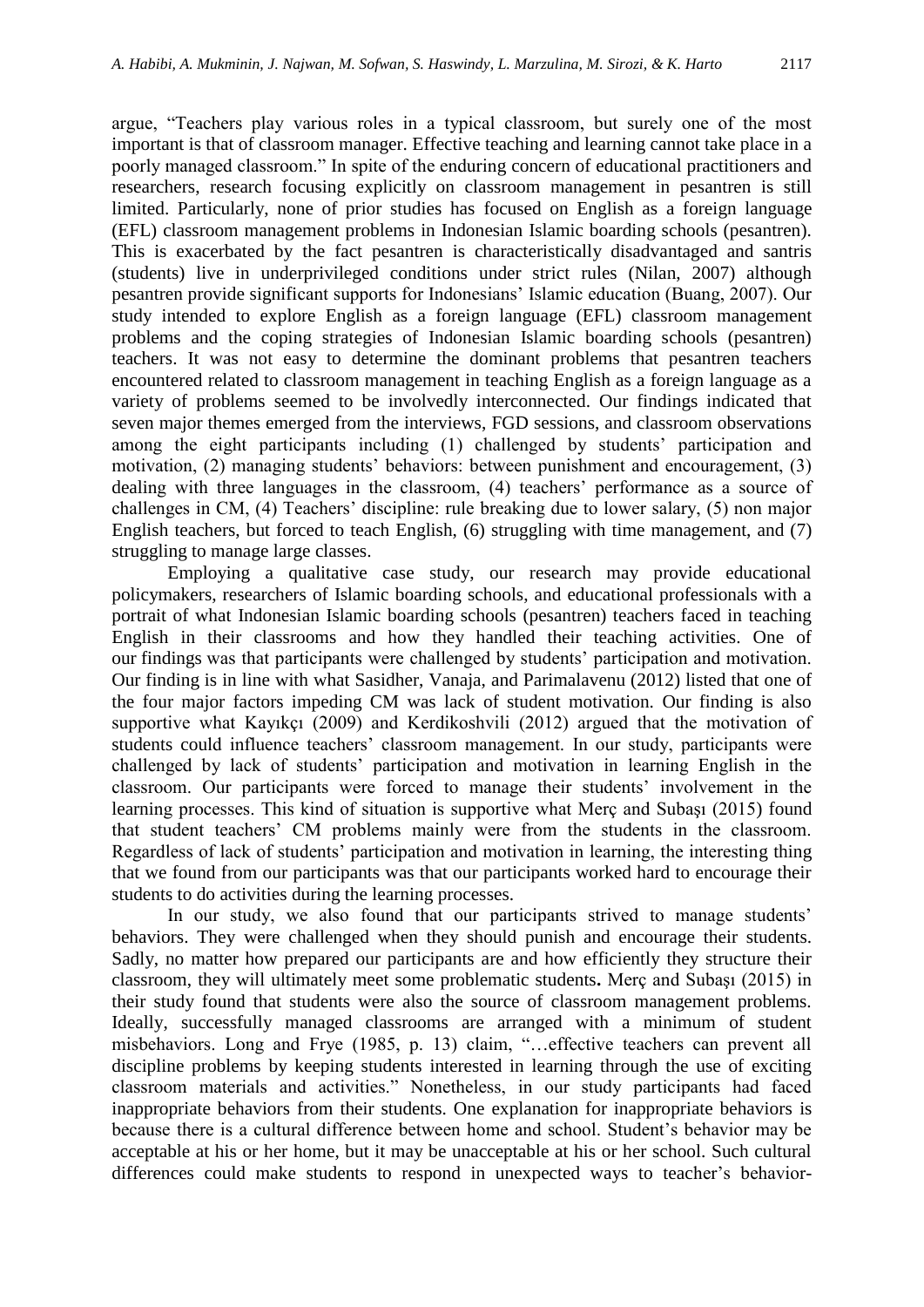management techniques. Consequently, they were forced to punish their students to keep students focus on learning and lessen the possibility of classroom disruption while our participants rewarded their students for good behaviors.

Our study has provided clear empirical evidence that our participants were challenged to manage and to deal with three languages (Indonesian, English, and Arabic) in the classroom and it is also worsen by the fact that our two participants did not major in English education, but they were forced to teach English. They actually had undergone some language training. But they felt it was not enough to help them to teach their students. As a result, they faced with a significant language barrier which influenced their teaching activities. Marzano, Marzano, and Pickering (2003) state, "Effective teachers are skilled at identifying and articulating the proper sequence and pacing of their content" (p. 4), suggesting that effective classroom teachers are more skilled at managing their student learning. The objective of effective classroom management is to offer a positive environment that increases student learning (Qinglan, Junyan, & Shongshan, 2010; Tuncay, 2010). Additionally, in talking about classroom management and student achievement, ideally, all students should have the same English language level. Conversely, in our study, participants reported that due to students' limited basic knowledge in English language, their students tended to speak more of their native language amongst themselves and less English. Managing a classroom where all students speak the same language has challenged our participants in this study.

Two other interesting findings in our study were teachers' low teaching performance as a source of challenges in CM and teachers' discipline: rule breaking due to lower salary. Evertson and Weinstein (2006, p. 4) state, "classroom management is a multifaceted endeavor that is far more complex than establishing rules, rewards, and penalties to control students' behavior." In other words, effectively managed classrooms should be a vehicle for helping students to develop their potential to the highest level. However, the findings of our study indicated a different story. Our participants reported that their teaching performance was low because of lack of new techniques, lack of training or professional development, lower salary, and lack of supervision and evaluation from the educational stakeholders. They also realized that their low teaching performance indirectly and directly influenced their effective classroom management, which finally would influence both the quality of English teaching and student achievement in English. This is contrary with what Marzano, Marzano, and Pickering (2003) state that effective classroom teachers are the managers who are highly skilled at creating and organizing learning activities that introduce new knowledge in various designs and media. Additionally, Matus (1999) stated that one of the sources of the CM problems was financial factors. Our participants in the study wanted to improve their teaching performance through the intervention of the educational stakeholders at national or local levels.

Evertson and Weinstein (2006) argue that classroom management owns two important aims, "It not only seeks to establish and sustain an orderly environment, so students can engage in meaningful academic learning, it also aims to enhance students' social and moral growth (p. 4)." However, Evertson and Weinstein's (2006) claim depends how effective teachers manage their time in teaching and learning processes. Sasidher, Vanaja, and Parimalavenu (2012) listed that of four major factors impeding classroom management was time management. Our finding indicated that participants were struggling with time management. They had time constraints while they had to teach many teaching materials based on the national curriculum. Time constraints had made teachers difficult to manage their English teaching materials and measure student achievement. They might have many ideas for amazing classroom activities, but they had no plenty of time to carry them out. They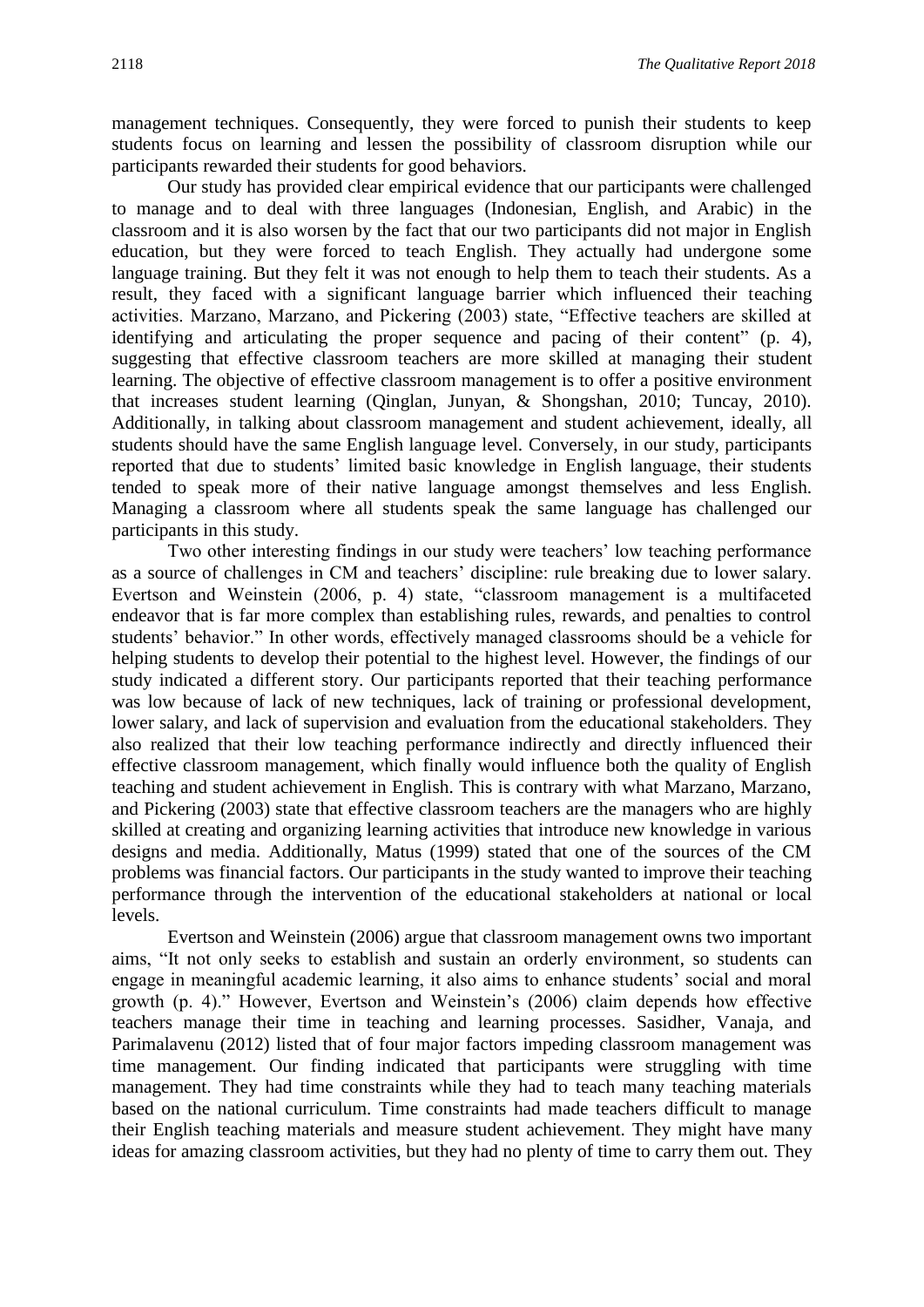might not use management to ensure that students are actively involved in learning and might have difficulties to set the stage for instruction.

Struggling to manage large classes was one of our important findings as it is common in Indonesian schools including in pesantren to have more than 40 students in a classroom. Sasidher, Vanaja, and Parimalavenu (2012) pointed out that large size classroom was one of the factors that hinder effective classroom management. Large classes will influence how a teacher organises the learning, gives instructions, and maintains control and discipline. Emmer, Sanford, Clements, and Martin (1982) state, "If a teacher cannot obtain students' cooperation and involve them in instructional activities, it is unlikely that effective teaching will take place" (p. 13). The larger the class, the less every student will contribute to the learning activities. Participants in our study struggled to manage their classrooms in order to teach effectively in terms of achieving every competence in every lesson plan. Interestingly, such challenging situations did not prevent them from teaching English to their students. Instead, they handled the problems by using some ways including speaking aloud and letting the students choose their own group in group activities.

The findings of this study shed light on our understanding of how English as a foreign language (EFL) classroom management problems and the coping strategies of Indonesian Islamic boarding schools (pesantren) teachers looks like. The findings of our study should become inputs for educational policymakers, researchers of Islamic boarding schools, and educational professionals who might be interested in helping Indonesian Islamic boarding schools (pesantren) to solve classroom management challenges to make effectively managed classrooms in pesantren. Local government in cooperation with pesantren stakeholders and local universities should provide teachers with a variety of training to deal with students as the sources of CM problems. It will be valuable to provide them with in-service training in their area as their pesantren have no enough fund to participate in professional development training. Our findings also revealed that participants in this study faced problems related to their teaching skills in teaching. Local government in cooperation with pesantren stakeholders and local universities should provide them with programs for helping them receive and internalize practices, training, experience, and supports related to lack of new techniques in teaching. We also found that participants had problems with their discipline. However, their lack of discipline was not due to their laziness; rather they had to find financial supports from other sources (e.g., working or teaching in other places) as their income from pesantren was not enough. Local government in cooperation with pesantren stakeholders should provide them with more incentives so that they remain in school for the whole week and day. Failure to provide supporting policies or programs will make the quality of teaching in pesantren remains behind public schools which receive more supports from the government either local or national.

The results of this current study should be taken into account in the view of some limitations. Regardless of the fact that our study will potentially provide readers with the sort of evidence necessary for supporting pesantren and teachers in terms of educational and noneducational programs and policies. Participants in this study may not be representative of all Indonesian pesantren. There may be differences of EFL classroom management (CM) problems encountered by pesantren teachers from other areas. Future research may include a larger sample of pesantren teachers from areas in Indonesia qualitatively and quantitatively.

#### **References**

Aydın, B., & Bahçe, A. (2001). *Cases from STs* [Presentation]. Paper presented at the International ELT Conference-2001 on "Searching for Quality in ELT." Eastern Mediterranean University, Gazimagusa.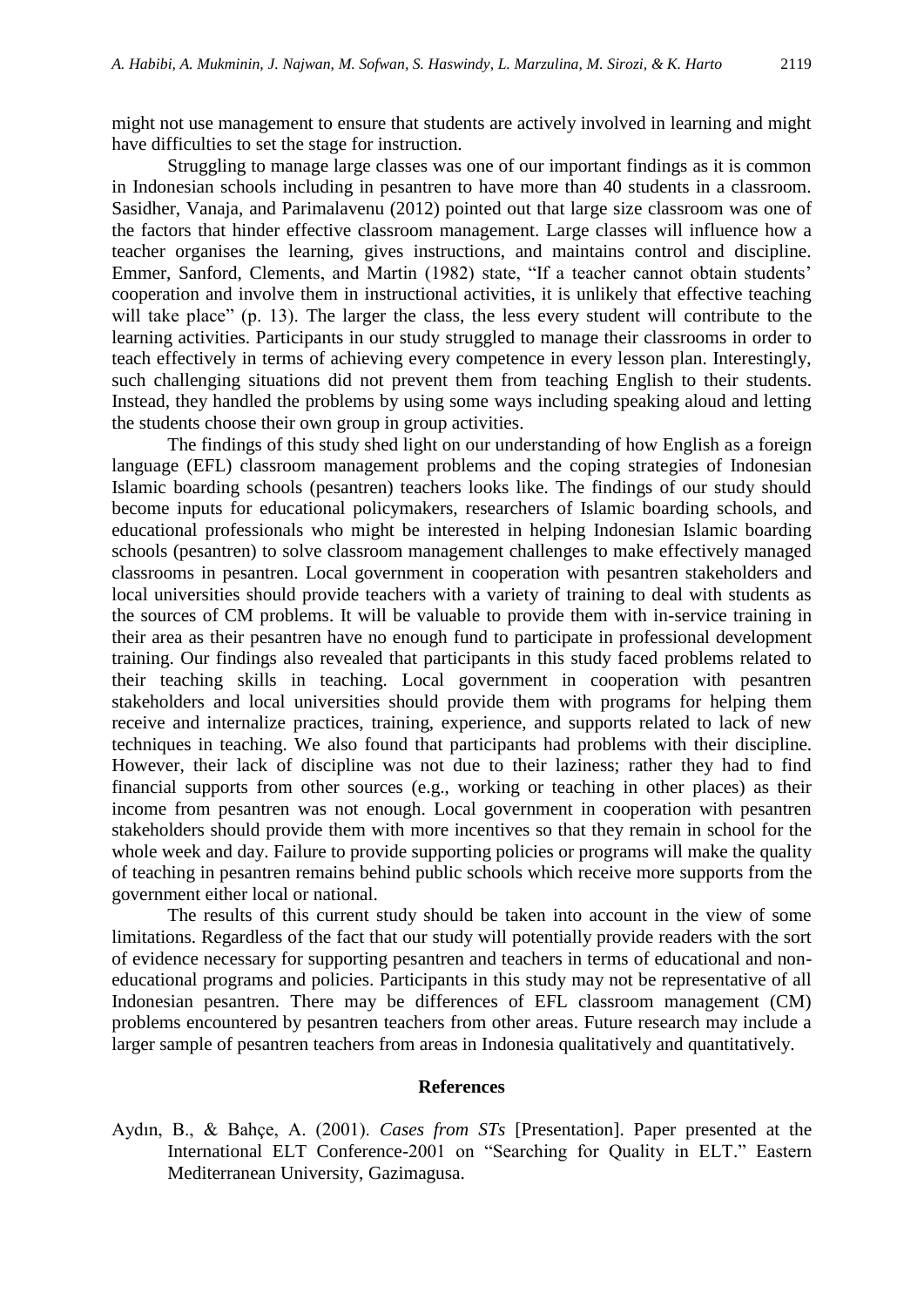- Baker, W. P., Lang, M., & Lawson, A. E. (2002). Classroom management for successful student inquiry. *The Clearing House, 75*(5), 248-252.
- Buang, S. (2007). Madrasah and Muslim education: Its interface with urbanization. In W. T. Pink & G. W. Noblit (Eds.), *International handbook of urban education,* (pp. 321– 342). New York, NY: Springer.
- Chenail, R. J. (2012). Conducting qualitative data analysis: Reading line-by-line, but analyzing by meaningful qualitative units. *The Qualitative Report*, *17*(1), 266-269. Retrieved from<https://nsuworks.nova.edu/tqr/vol17/iss1/12>
- Creswell, J. W. (2007). *Qualitative inquiry and research design: Choosing among five traditions.* Thousand Oaks, CA: Sage Publications.
- Creswell, J. W. (2012). *Educational research: Planning, conducting, and evaluating quantitative and qualitative research* (4<sup>th</sup> ed.). Boston, MA: Pearson Education.
- Daulay, H. P. (2009). *Dinamika pendidikan Islam di asia tenggara* [*The dynamics of Islamic education in southeast Asia*]. Jakarta, Indonesia: Rineka Cipta.
- Dhofier, Z. (1982). *Tradisi pesantren: Studi tentang pandangan hidup kyai* [*Pesantren tradition: Study of the life outlook of the kyai*]. Jakarta, Indonesia: LP3ES.
- Emmer, E. T., Sanford, J. P., Clements, B. S., & Martin, J. (1982). *Improving classroom management and organization in junior high schools: An experimental investigation*. Austin, TX: Research and Development Center for Teacher Education, University of Texas. (R & D Report No. 6153). (ERIC Document Reproduction Service No. ED261053).
- Evertson C. M., & Weinstein, C. (2006). Classroom management as a field of inquiry. In C. M. Evertson & C. Weinstein (Eds.), *Handbook of classroom management: Research, practice, and contemporary issues* (pp. 3-15). Mahwah, NJ: Lawrence Erlbaum Associates, Inc.
- Fowler, J., & Şaraplı, O. (2010). Classroom management: What ELT students expect. *Procedia Social and Behavioral Sciences*, *3*, 94-97.
- İnceçay, G., & Dollar, Y. K. (2012). Classroom management, self-efficacy and readiness of Turkish pre-service English teachers. *International Association of Research in Foreign Language Education and Applied Linguistics*, *1*(3), 189-198.
- Kamil, D., Mukminin, A.**,** & Kassim, N. L. A. (2014). From educational policy to classroom practices: Indonesian secondary school EFL teachers' self-efficacy in developing school-based EFL syllabus. *Excellence in Higher Education Journal, 4(2),* 86-107.
- Kaya, A., & Dönmez, B. (2009). An evaluation of the classroom management approaches of the class teachers implementing constructivist learning approach. *Procedia Social and Behavioral Sciences*, *1*, 575-583.
- Kayıkçı, K. (2009). The effect of classroom management skills of elementary school teachers on undesirable discipline behavior of students. *Procedia Social and Behavioral Sciences*, *1*, 1215-1225.
- Kerdikoshvili, N. (2012). Student-centered approach to classroom management in English language teaching. *Journal of Education*, *1*(2), 53-60.
- Lincoln, S. Y., & Guba, G. E. (1985). *Naturalistic inquiry*. New York, NY: Sage Publications.
- Long, J. D., & Frye, V. H. (1985). *Making it till Friday: A guide to successful classroom management* (3<sup>rd</sup> ed.). Princeton, NJ: Princeton Book Co.
- Marzano, R. J., Marzano, J. S., & Pickering, D. J. (2003). *Classroom management that works: Research-based strategies for every teacher*. Alexandria, VA: Association for Supervision and Curriculum Development
- Matus*,* D. E. (1999). Humanism and effective urban secondary classroom management. *The Clearing House*, *72*(5*),* 305-307.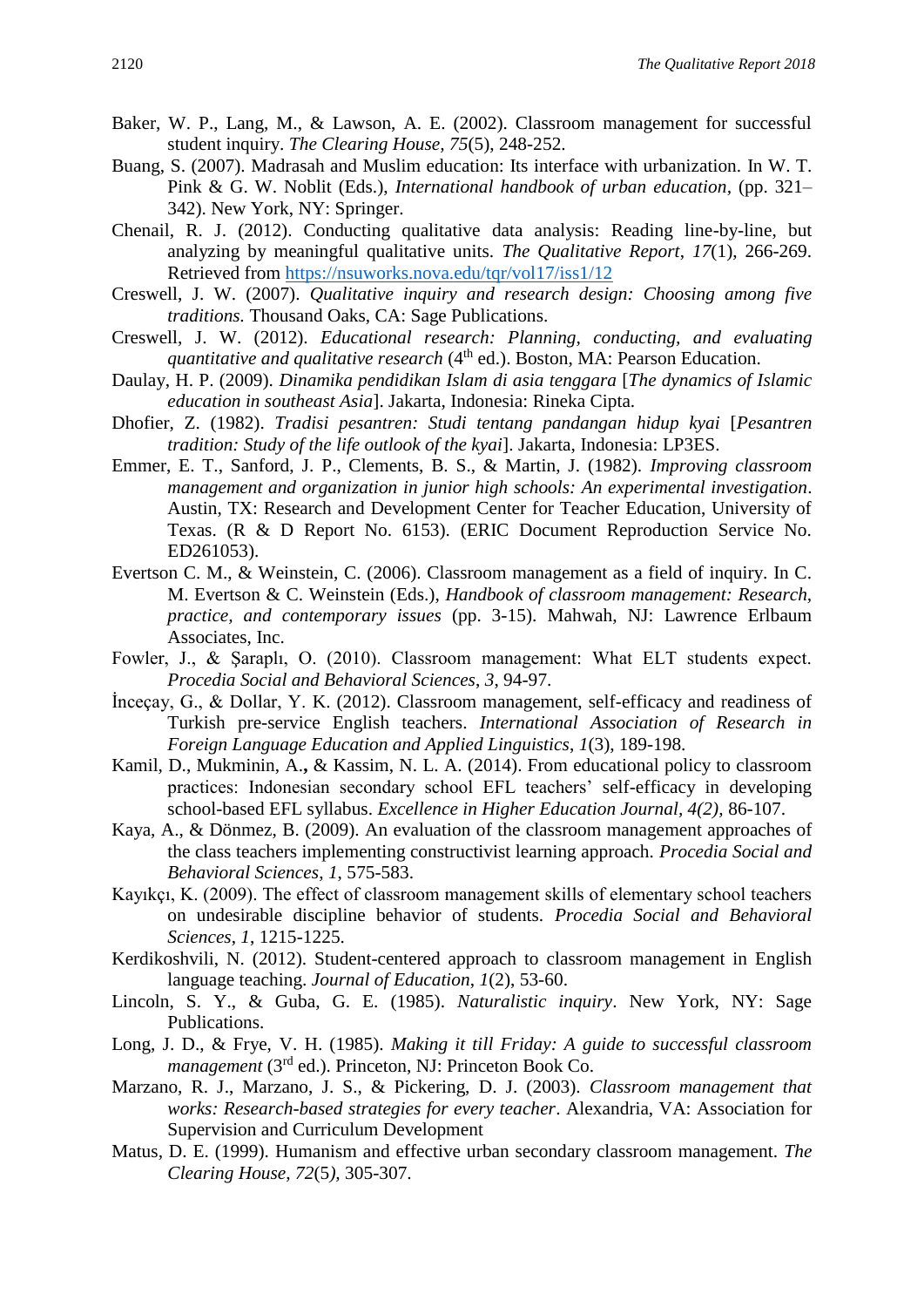- Merç, A., & Subaşı, G. (2015). Classroom management problems and coping strategies of Turkish student EFL teachers. *Turkish Online Journal of Qualitative Inquiry, 6*(1), 39-71.
- Merriam, S. B. (1998). *Qualitative research and case study applications in education.* San Francisco, CA: Jossey-Bass.
- Ministry of National Education [MoNE]. (2013). *Peraturan menteri pendidikan dan kebudayaan republik Indonesia nomor 65 tahun 2013 tentang standar proses pendidikan dasar dan menengah* [*The decree of Minister of education and culture of republic of Indoensia No 65/2013 about the standard of process of basic and higher education*]*.* Jakarta, Indonesia.
- Mukminin. A. (2012). Acculturative experiences among Indonesian graduate students in US higher education: Academic shock, adjustment, crisis, and resolution. *Excellence in Higher Education Journal, 3*(1), 14-36.
- Mukminin, A., Ali, Rd. M., & Fadloan, M.J. (2015). Voices from within: Student teachers' experiences in English academic writing socialization at one Indonesian teacher training program. *The Qualitative Report, 20*(9), 1394-1407. Retrieved from <https://nsuworks.nova.edu/tqr/vol20/iss9/2>
- Mukminin, A., & McMahon, B.J. (2013). International graduate students' cross-cultural academic engagement: Stories of Indonesian doctoral students on American campus. *The Qualitative Report, 18*(35), 1-19. Retrieved from <https://nsuworks.nova.edu/tqr/vol18/iss35/1>
- Mukminin, A., Kamil, D., Muazza, M., & Haryanto, E. (2017). Why teacher education? Documenting undocumented female student teachers' motives in Indonesia: A case study. *The Qualitative Report, 22*(1), 309-326. Retrieved from <https://nsuworks.nova.edu/tqr/vol22/iss1/18>
- Mukminin, A., Rohayati, T., Putra, H. A., Habibi, A., & Aina, M. (2017). The long walk to quality teacher education in Indonesia: Student teachers' motives to become a teacher and policy implications. *Elementary Education Online,16*(1), 35-59.
- Nilan, P. (2007). The 'spirit of education' in Indonesian pesantren. *British Journal of Sociology of Education*, *30*(2), 219-232.
- Qinglan, L., Junyan, W., & Shongshan, H. (2010). *Effective classroom management in young learners* English teaching. Retrieved from <http://www.celea.org.cn/pastversion/lw/pdf/liqinglan.pdf>
- Sasidher, K., Vanaja, S., & Parimalavenu, V. (2012). Effective strategies for classroom management in ELT. *Scholarly Research Journal for Interdisciplinary Studies*, *1*(3), 421-428.
- Sofwan, M., & Habibi, A. (2016). Problematika dunia pendidikan Islam abad 21 dan tantangan pondok *Pesantren* di Jambi [Problems in the world of 21st century Islamic education and the challenges of Islamic boarding schools in Jambi]. *Jurnal Kependidikan* [*Education Journal*]*, 46*(2), 271-280.
- Srimulyani, E. (2007). Muslim women and education in Indonesia: The pondok pesantren experience. *Asia Pacific Journal of Education, 27*(1), 85-99.
- Stake, R.E. (1995). *The art of case study research*. Thousand Oaks, CA: Sage Publications.
- Tahir, A., & Qadir, A. S. (2012). Challenges of classroom management to effective teacher socialization: A study of beginning English teachers. *Pakistan Journal of Social Sciences, 32*(1), 21-37.
- Tuncay, H. (2010). *Class management in ELT: Who is the boss?* Retrieved from <http://hidayettuncay.com/makaleler/CLASS-MANAGEM-NT-IN-ELT.pdf>
- Yin, R. (2014). *Case study research: Design and methods*. Los Angeles, CA: Sage.
- Zuhdi, M. (2006). Modernization of Indonesian Islamic schools' curricula, 1945–2003.